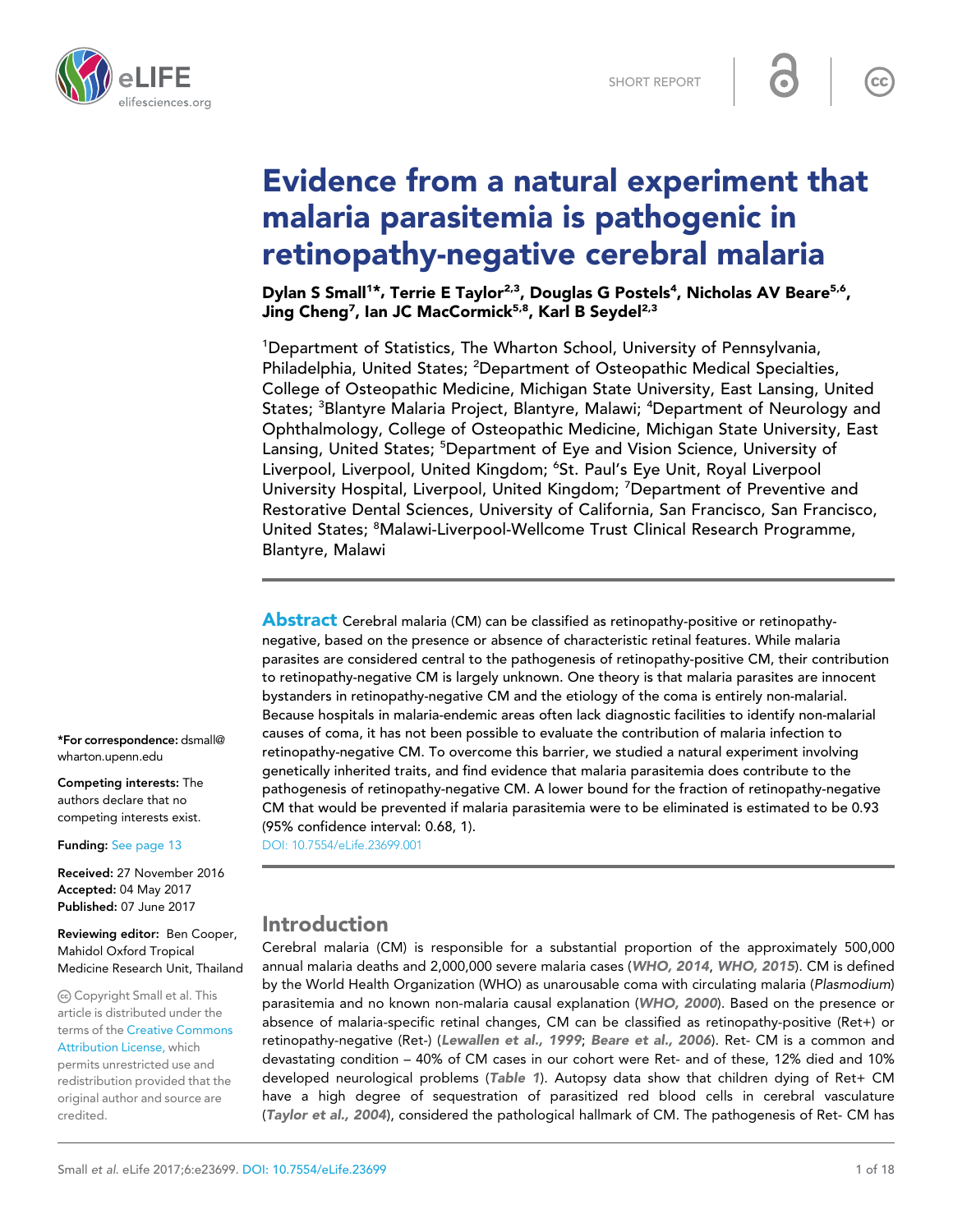**eLife digest** Malaria is a life-threatening disease caused by a parasite that is transferred between people by infected mosquitoes. Most infected individuals suffer flu-like symptoms, but in rare cases malaria can affect the brain, resulting in brain damage, coma or death.

The World Health Organization defines a person as suffering from cerebral malaria if the person is in a coma, has malaria parasites in his or her blood, and has no known alternative cause of the coma. Patients suffering from cerebral malaria are categorized based on whether they have damage to the back of the eyes known as retinopathy. It had previously been found that children who died of "retinopathy-positive" cerebral malaria (i.e. those who had retinopathy) had malaria parasites stuck in small vessels in their brains, which likely caused the coma. By contrast, children who died of "retinopathy-negative" cerebral malaria lacked this parasitic condition, and often also had other infections that can cause a coma, such as meningitis or sepsis.

Because hospitals in many of the areas most affected by malaria often lack the ability to identify what – other than malaria – caused a coma, it was not clear whether malaria parasites influence how retinopathy-negative cerebral malaria develops.

People with certain genetic variants – such as those that underlie sickle cell disease – are protected against the symptoms of malaria infections, and so these variants should also protect against cerebral malaria cases caused by the parasites. Small et al. therefore looked through data that had been collected over several years from people who had been admitted to a hospital in Malawi for cerebral malaria. This revealed that the genetically inherited sickle cell trait is highly protective against retinopathy-negative (as well as retinopathy-positive) cerebral malaria. Therefore, malaria parasites do play a role in a substantial proportion of cases of retinopathy-negative cerebral malaria.

Although Small et al. provide evidence that malaria parasites play a role in retinopathy-negative cerebral malaria, they may not be the only cause of the coma. In the future, the absence of retinopathy could be used as a sign to look for additional factors that contribute to the coma. Currently, all cerebral malaria patients are treated in the same way. Understanding how malaria parasites interact with other illnesses to produce a coma could lead to the development of targeted treatment plans for retinopathy-negative patients.

[DOI: 10.7554/eLife.23699.002](http://dx.doi.org/10.7554/eLife.23699.002)

been a puzzle, in particular the role of malaria parasitemia ([Postels and Birbeck, 2011](#page-14-0)). In the only autopsy study among children dying with CM, that we are aware of ( [Taylor et al. \(2004\)](#page-14-0) with follow-up results in [Milner et al. \(2015\)](#page-14-0) and [Barrera et al. \(2015\)](#page-13-0)), among children for whom retinopathy was assessed, 41 of 42 children dying with Ret+ CM had substantial cerebral sequestration of parasitized red blood cells in the cerebral microvasculature (defined as 23% of cerebral capillaries had sequestration) and mostly lacked other identified potential causes of death besides the malaria parasitemia, whereas all 15 children dying with Ret- CM lacked substantial cerebral sequestration (<23% of cerebral capillaries had sequestration) and mostly had non-malarial etiologies of death (see Appendix 1 for causes of death); these numbers update those in [Taylor et al. \(2004\)](#page-14-0) to include patients enrolled after 2004. Incidental malaria parasitemia is common in people living in areas of high malaria transmission. Therefore, it is possible that at least some children with Ret- CM have a non-malarial etiology of coma and an incidental (asymptomatic) malaria parasitemia. The pathogenesis of Ret-CM is therefore unclear, and the role of malaria parasitemia in the etiology of the acute illness is unknown ([Postels and Birbeck, 2011](#page-14-0)). Our aim of the research presented here was to assess the contribution of acute malaria infection in the pathophysiology of Ret- CM.

[Figure 1](#page-3-0) depicts three possible pathways to clinically-defined (WHO-defined) CM ([Postels and](#page-14-0) [Birbeck, 2011](#page-14-0)). One pathway is to Ret+ CM for which there is evidence that malaria parasites play a primary role. As noted above, at autopsy, Ret+ CM is associated with the sequestration of parasit-ized red cells in the cerebral microvasculature ([Taylor et al., 2004](#page-14-0)). Compared to children with Ret-CM, those who are Ret+ have increased concentrations of *P. falciparum* HRP2, a parasite-produced protein reflecting total body parasite burden ([Seydel et al., 2012](#page-14-0)). Ocular funduscopic findings in Ret+ CM mirror the microvascular pathology observed on fluorescein angiography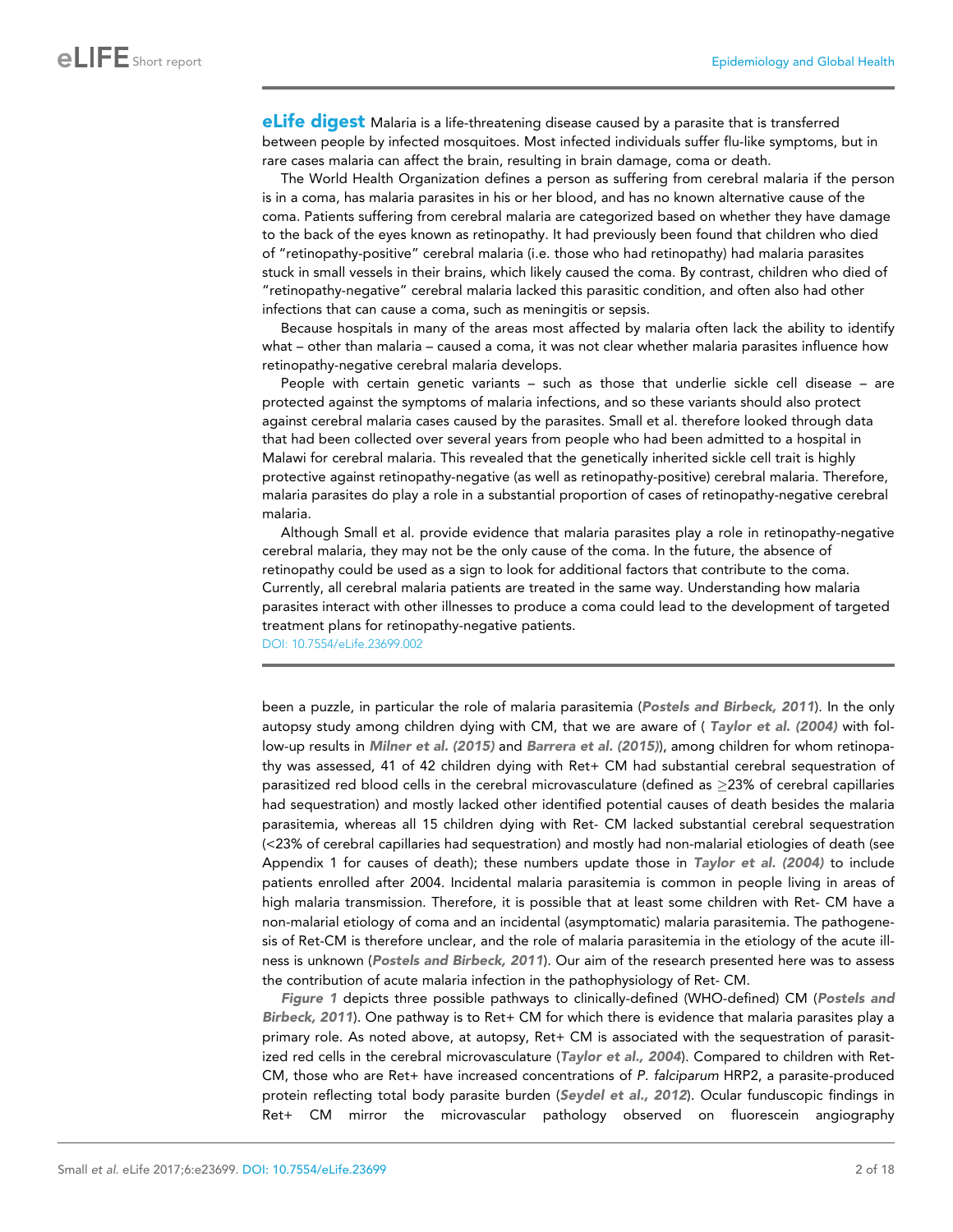# <span id="page-2-0"></span>EXAPPE Short report **Example 2008** Short report **Example 2009** Short report of the short report of the short report of the short report of the short report of the short report of the short report of the short report of the

Table 1. Characteristics of study participants at admission, Means  $\pm$  SD for continuous variables. The proportions of missing data are shown in Appendix 1. There are 3704 community controls, but their characteristics are not shown because only their genotypes and not their clinical characteristics were collected. Bold denotes p-value less than 0.05.

|                                                                        | Retinopathy<br><b>Positive CM</b>   | Retinopathy<br><b>Negative CM</b>   | Non-Malaria<br><b>Hospital Controls</b> | p-value,<br>Ret + vs. Ret - | p-value, Ret + vs.<br>Controls | p-value,<br>Ret - vs. Controls |
|------------------------------------------------------------------------|-------------------------------------|-------------------------------------|-----------------------------------------|-----------------------------|--------------------------------|--------------------------------|
| Number of participants                                                 | 438                                 | 288                                 | 204                                     |                             |                                |                                |
| Female                                                                 | 50%                                 | 52%                                 | 43%                                     | 0.54                        | 0.11                           | 0.05                           |
| Age (months)                                                           | $40 \pm 26$                         | $44 \pm 30$                         | $46 \pm 30$                             | 0.10                        | 0.05                           | 0.53                           |
| Mid-upper arm circumference (cm)                                       | $14.9 \pm 1.6$                      | $15.0 \pm 1.7$                      | $14.8 \pm 1.8$                          | 0.72                        | 0.53                           | 0.39                           |
| Weight (kg)                                                            | $12 \pm 4$                          | $13 \pm 5$                          | $13 \pm 6$                              | 0.37                        | 0.29                           | 0.74                           |
| Height (cm)                                                            | $90 \pm 16$                         | $91 \pm 17$                         | $91 \pm 20$                             | 0.30                        | 0.40                           | 1.00                           |
| Temperature (°C)                                                       | $38.6 \pm 1.2$                      | $38.4 \pm 1.4$                      | $37.7 \pm 1.5$                          | 0.03                        | < 0.001                        | < 0.001                        |
| Febrile (Temperature $\geq$<br>$37.5^{\circ}$ C)                       | 81%                                 | 77%                                 | 56%                                     | 0.23                        | < 0.001                        | < 0.001                        |
| Pulse rate - beats/minute                                              | $152 \pm 26$                        | $148 \pm 24$                        | $139 \pm 28$                            | 0.06                        | < 0.001                        | < 0.001                        |
| Respiratory rate - breaths/minute                                      | $47 \pm 15$                         | $45 \pm 13$                         | $45 \pm 15$                             | 0.12                        | 0.17                           | 0.93                           |
| Liver size – cm below costal margin                                    | $2.0 \pm 1.9$                       | $1.5 \pm 1.9$                       | $1.1 \pm 1.7$                           | < 0.001                     | < 0.001                        | 0.04                           |
| Spleen size - cm below costal margin                                   | $1.7 \pm 2.1$                       | $1.6 \pm 2.1$                       | $0.9 \pm 1.6$                           | 0.56                        | < 0.001                        | < 0.001                        |
| Deep breathing                                                         | 33%                                 | 25%                                 | 30%                                     | 0.03                        | 0.59                           | 0.18                           |
| <b>Blantyre Coma Score:</b><br>0<br>1<br>$\overline{c}$<br>3<br>4<br>5 | 14%<br>35%<br>49%<br>1%<br>0%<br>0% | 19%<br>38%<br>43%<br>0%<br>0%<br>0% | 28%<br>40%<br>23%<br>3%<br>0%<br>5%     | 0.01                        | 0.08                           | 0.90                           |
| CSF opening pressure – mm of water                                     | $176 \pm 75$                        | $152 \pm 82$                        | $176 \pm 99$                            | 0.001                       | 0.96                           | 0.07                           |
| Hematocrit $-$ %                                                       | $19.8 \pm 6.9$                      | $28.2 \pm 7.5$                      | $28.1 \pm 9.6$                          | < 0.001                     | < 0.001                        | 0.86                           |
| Platelets                                                              | 81,220±<br>67,219                   | 161,600±<br>124,747                 | 248,400±<br>162,287                     | < 0.001                     | < 0.001                        | 0.86                           |
| Malaria parasitemia – parasites/mm <sup>3</sup>                        | 230,500±<br>321,924                 | 180,500±<br>280,676                 | 3,619±<br>28,917                        | 0.03                        | < 0.001                        | < 0.001                        |
| White blood cells                                                      | 13,040±<br>9163                     | 13,020±<br>8923                     | 13,930±<br>9544                         | 0.97                        | 0.29                           | 0.31                           |
| Lactate - mmol/liter                                                   | $8.6 \pm 5.0$                       | $7.3 \pm 4.4$                       | $5.5 \pm 3.9$                           | 0.05                        | < 0.001                        | 0.007                          |
| Blood glucose - mmol/liter                                             | $6.1 \pm 3.9$                       | $6.8 \pm 4.4$                       | $7.6 \pm 5.3$                           | 0.03                        | < 0.001                        | 0.05                           |
| CSF white cell count $-$ % $>$ 5                                       | 16%                                 | 20%                                 | 24%                                     | 0.31                        | 0.06                           | 0.37                           |
| Blood culture positive for pathogen                                    | 4%                                  | 2%                                  | 14%                                     | 0.51                        | < 0.001                        | < 0.001                        |
| HIV positive                                                           | 18%                                 | 17%                                 | 15%                                     | 0.91                        | 0.59                           | 0.66                           |
| Outcomes                                                               |                                     |                                     |                                         |                             |                                |                                |
| Discharge outcome:<br>Full recovery<br>Neurological Sequalae<br>Died   | 69%<br>10%<br>21%                   | 78%<br>10%<br>12%                   | 57%<br>15%<br>28%                       | 0.003                       | 0.01                           | < 0.001                        |

[DOI: 10.7554/eLife.23699.003](http://dx.doi.org/10.7554/eLife.23699.003Table%201.Characteristics%20of%20study%20participants%20at%20admission,%20Means&x00A0;&x00B1;&x00A0;SD%20for%20continuous%20variables.%20The%20proportions%20of%20missing%20data%20are%20shown%20in%20Appendix%201.%20There%20are%203704%20community%20controls,%20but%20their%20characteristics%20are%20not%20shown%20because%20only%20their%20genotypes%20and%20not%20their%20clinical%20characteristics%20were%20collected.%20Bold%20denotes%20p-value%20less%20than%200.05.%2010.7554/eLife.23699.003RetinopathyPositive%20CMRetinopathyNegative%20CMNon-MalariaHospital%20Controlsp-value,Ret%20+%20vs.%20Ret%20-p-value,%20Ret%20+%20vs.Controlsp-value,Ret%20&x2013;%20vs.%20ControlsNumber%20of%20participants438288204Female50%52%43%0.540.110.05Age%20(months)40&x00A0;&x00B1;&x00A0;2644&x00A0;&x00B1;&x00A0;3046&x00A0;&x00B1;&x00A0;300.100.050.53Mid-upper%20arm%20circumference%20(cm)14.9&x00A0;&x00B1;&x00A0;1.615.0&x00A0;&x00B1;&x00A0;1.714.8&x00A0;&x00B1;&x00A0;1.80.720.530.39Weight%20(kg)12&x00A0;&x00B1;&x00A0;413&x00A0;&x00B1;&x00A0;513&x00A0;&x00B1;&x00A0;60.370.290.74Height%20(cm)90&x00A0;&x00B1;&x00A0;1691&x00A0;&x00B1;&x00A0;1791&x00A0;&x00B1;&x00A0;200.300.401.00Temperature%20(&x00B0;C)38.6&x00A0;&x00B1;&x00A0;1.238.4&x00A0;&x00B1;&x00A0;1.437.7&x00A0;&x00B1;&x00A0;1.50.03%3C0.001%3C0.001Febrile%20(Temperature&x2265;37.5&x00B0;C)81%77%56%0.23%3C0.001%3C0.001Pulse%20rate%20&x2013;%20beats/minute152&x00A0;&x00B1;&x00A0;26148&x00A0;&x00B1;&x00A0;24139&x00A0;&x00B1;&x00A0;280.06%3C0.001%3C0.001Respiratory%20rate%20&x2013;%20breaths/minute47&x00A0;&x00B1;&x00A0;1545&x00A0;&x00B1;&x00A0;1345&x00A0;&x00B1;&x00A0;150.120.170.93Liver%20size%20&x2013;%20cm%20below%20costal%20margin2.0&x00A0;&x00B1;&x00A0;1.91.5&x00A0;&x00B1;&x00A0;1.91.1&x00A0;&x00B1;&x00A0;1.7%3C0.001%3C0.0010.04Spleen%20size%20&x2013;%20cm%20below%20costal%20margin1.7&x00A0;&x00B1;&x00A0;2.11.6&x00A0;&x00B1;&x00A0;2.10.9&x00A0;&x00B1;&x00A0;1.60.56%3C0.001%3C0.001Deep%20breathing33%25%30%0.030.590.18Blantyre%20Coma%20Score:01234514%35%49%1%0%0%19%38%43%0%0%0%28%40%23%3%0%5%0.010.080.90CSF%20opening%20pressure%20&x2013;%20mm%20of%20water176&x00A0;&x00B1;&x00A0;75152&x00A0;&x00B1;&x00A0;82176&x00A0;&x00B1;&x00A0;990.0010.960.07Hematocrit%20--%20%19.8&x00A0;&x00B1;&x00A0;6.928.2&x00A0;&x00B1;&x00A0;7.528.1&x00A0;&x00B1;&x00A0;9.6%3C0.001%3C0.0010.86Platelets81,220&x00B1;67,219161,600&x00B1;124,747248,400&x00B1;162,287%3C0.001%3C0.0010.86Malaria%20parasitemia%20&x2013;%20parasites/mm3230,500&x00B1;321,924180,500&x00B1;280,6763,619&x00B1;28,9170.03%3C0.001%3C0.001White%20blood%20cells13,040&x00B1;916313,020&x00B1;892313,930&x00B1;95440.970.290.31Lactate%20&x2013;%20mmol/liter8.6&x00A0;&x00B1;&x00A0;5.07.3&x00A0;&x00B1;&x00A0;4.45.5&x00A0;&x00B1;&x00A0;3.90.05%3C0.0010.007Blood%20glucose%20&x2013;%20mmol/liter6.1&x00A0;&x00B1;&x00A0;3.96.8&x00A0;&x00B1;&x00A0;4.47.6&x00A0;&x00B1;&x00A0;5.30.03%3C0.0010.05CSF%20white%20cell%20count%20&x2013;%20%&x00A0;&x2265;&x00A0;516%20%24%0.310.060.37Blood%20culture%20positive%20for%20pathogen4%2%14%0.51%3C0.001%3C0.001HIV%20positive18%17%15%0.910.590.66OutcomesDischarge%20outcome:Full%20recoveryNeurological%20SequalaeDied69%10%21%78%10%12%57%15%28%0.0030.01%3C0.001)

([MacCormick et al., 2015](#page-13-0)) and are correlated with the severity of sequestration in both the retina and the brain at autopsy ([Barrera et al., 2015](#page-13-0)). Two pathways to Ret- CM, pathway (a) and pathway (b) are depicted in [Figure 1](#page-3-0). As noted above, in patients dying with Ret- CM, the cerebral microvasculature does not have substantial sequestered parasitized erythrocytes (<23% of cerebral capillaries have sequestration), plasma concentrations of HRP2 are decreased, and a variety of non-malarial causes of death have been identified ([Taylor et al., 2004](#page-14-0)). For Ret- CM, one potential pathway is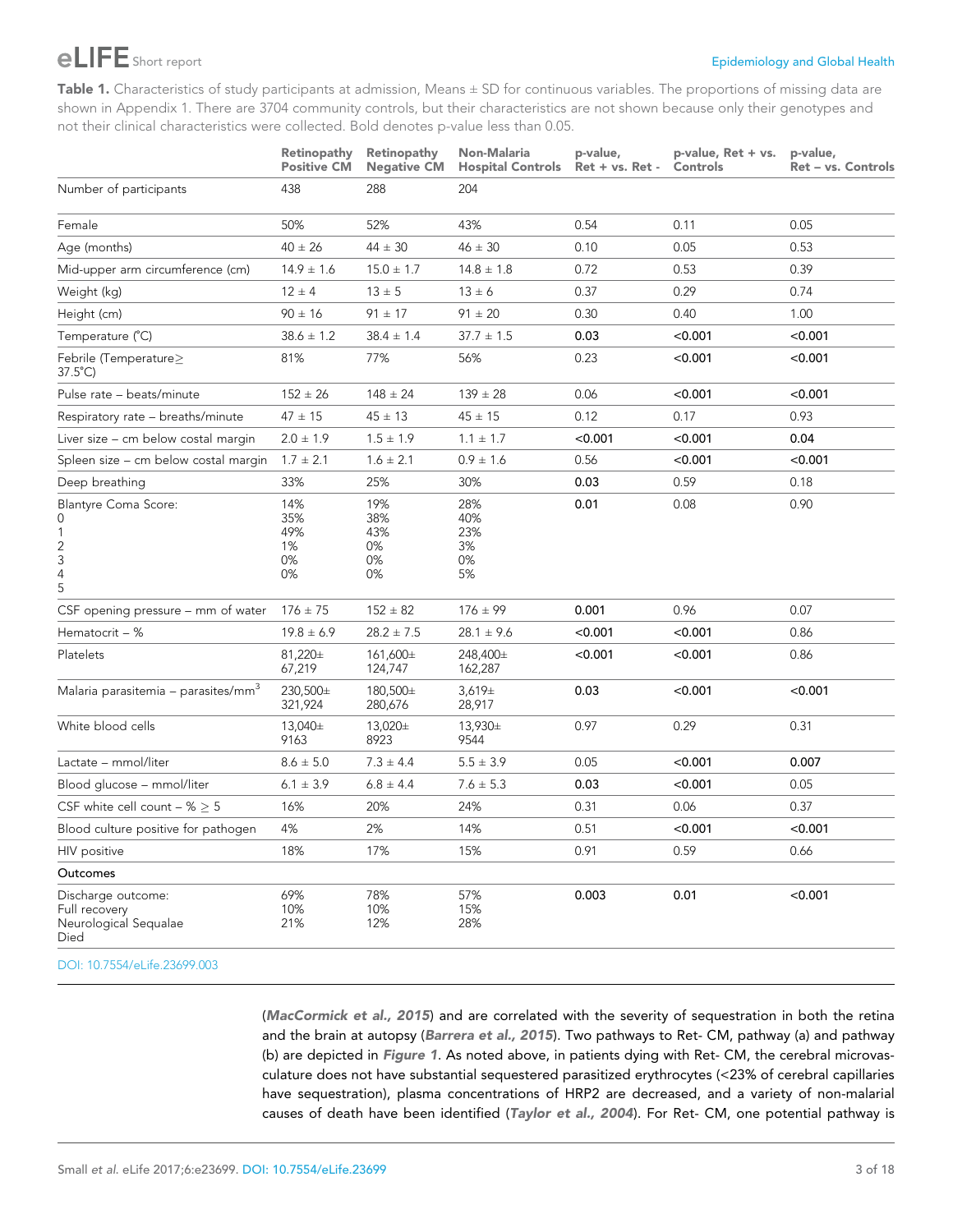<span id="page-3-0"></span>

Figure 1. Potential pathways to clinically-defined cerebral malaria and genetic bottle necks. There are three potential pathogenetic routes to WHO-defined cerebral malaria (CM). The first, shown in red, is the classical pathway: a malaria infection evolves into retinopathy-positive (Ret+) CM. The second and third possibilities produce retinopathy-negative (Ret-) CM. In (a) the coma is entirely the result of another etiology and the malaria parasitemia is incidental. In (b), the coma is a product of the interaction between the malaria parasitemia and an additional cause (or causes) of coma. Sickle cell trait is underrepresented in patients with Ret+ and Ret- cerebral malaria (CM) because of the bottleneck at the transition between 'malaria infection' (asymptomatic malaria) and 'malaria disease' (uncomplicated malaria). Blood group O is underrepresented in patients with Ret+ CM, but not in those with Ret- CM. Taken together, the results for sickle cell trait and blood group O suggest that some Ret-CM cases occur through pathway (b) (because sickle cell trait is underrepresented in Ret- CM) and that malaria parasites contribute to the pathogenesis of these cases, and that sickle cell trait reduces the pathogenetic potential of malaria infection for Ret- CM but do not provide evidence that blood group O reduces the pathogenetic potential of malaria infection for Ret- CM. [DOI: 10.7554/eLife.23699.004](http://dx.doi.org/10.7554/eLife.23699.004)

asymptomatic parasitemia and another illness that is sufficient, in and of itself, to produce coma (pathway (a) in Figure 1). Another potential pathway is parasitemia leading to uncomplicated malaria illness (e.g., fever) combined with a second insult (innate or acquired), resulting in coma (pathway (b) in Figure 1); the two hits (symptomatic malaria+ innate or acquired second factor) result in the clinical syndrome of Ret- CM. A key unanswered question about the pathogenesis of Ret- CM is, are malaria parasites incidental to coma (only pathway (a) exists) or do they play a role in the pathogenesis of Ret- CM (pathway (b) exists) ([Bearden, 2012](#page-13-0); [Postels and Birbeck, 2011](#page-14-0))?

Whether malaria parasites play a role in the pathogenesis of Ret- CM could in principle be tested by a randomized experiment. For example, [Smith \(2007\)](#page-14-0) considered a hypothetical blood-stage malaria vaccine that reduces parasite density by 50%; the vaccine would reduce malaria illness but not the incidence of parasitemia. If such a vaccine existed, then a way to test whether malaria parasites are pathogenetic in Ret- CM would be to randomize a large number of children to either (i) the blood-stage vaccine or (ii) placebo. If malaria parasites are never pathogenetic in Ret- CM, then we would expect no difference in Ret- CM because the blood stage vaccine would fail to prevent the cause of the development of the Ret- CM whereas if malaria parasites are sometimes pathogenetic in Ret- CM in a way that requires the development of uncomplicated malaria illness, then the blood stage vaccine would prevent the development of Ret- CM in some cases. Such an experiment is not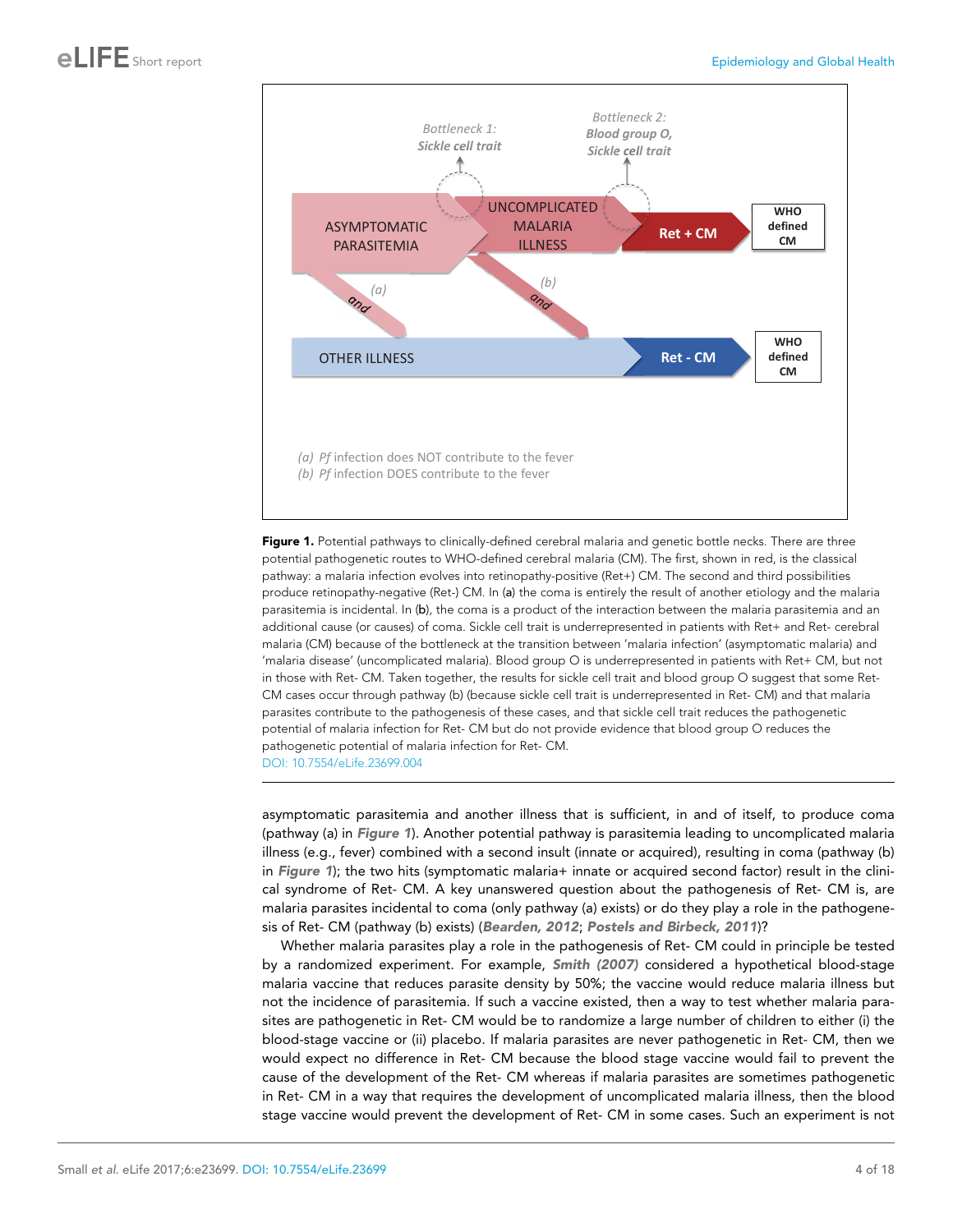currently feasible because no blood-stage vaccine has reached a Phase III trial ([Miura, 2016](#page-14-0)) and even if an effective blood-stage vaccine was developed, the experiment would require a huge sample size to have power to detect a change in Ret- CM rates.

Though a randomized experiment with a blood-stage malaria vaccine that would have power to detect a difference in Ret- CM rates is not currently feasible, nature provides traits that protect against malaria illness in a random way through genetic inheritance. The general approach of using genetic variation to construct natural experiments is called Mendelian randomization ([Smith and](#page-14-0) [Ebrahim, 2003](#page-14-0)). The sickle cell trait (HbAS) – inheritance of one abnormal allele of the betaglobin gene – protects against symptomatic malaria ([Modiano et al., 2001](#page-14-0); [Taylor et al., 2012](#page-14-0); [Williams et al., 2005](#page-15-0); [Willcox et al., 1983](#page-15-0)). Thus, a person who inherits one abnormal allele of the betaglobin gene has an antimalarial biochemical protection provided by nature. A second inherited trait which affects susceptibility to malaria illness is blood group O (BGO), which protects against CM compared to groups A, B or AB ([Cserti and Dzik, 2007](#page-13-0); [Malaria Genomic Epidemiology Net](#page-14-0)[work, 2014](#page-14-0)). Analogous to the randomized trial described above, possession vs. lack of a malaria protective trait assigns children to an arm in which some malaria illness is prevented vs. not prevented. For possession vs. lack of a trait to be fully analogous to the blood stage vaccine randomized trial described above, possession of the trait cannot affect malaria parasitemia incidence just like assignment to the blood-stage vaccine arm in the randomized trial does not affect malaria parasitemia incidence. If the trait affects malaria parasitemia incidence, then it could decrease the Ret-CM rate not because it decreases coma but because the WHO definition of Ret- CM requires malaria parasitemia; the natural experiment induced by the trait would then be biased for assessing the effect of the trait on coma in the same way that a randomized trial is biased if the treatment could affect the measurement of the outcome (WHO-defined Ret- CM) without affecting the true outcome of interest (coma without malarial retinopathy). For both BGO and HbAS, it is plausible that the traits do not protect against malaria parasitemia incidence as systematic reviews have not found consistent evidence for protection ([Uneke, 2007](#page-14-0); [Taylor et al., 2012](#page-14-0)); we will assume no protection for our main analysis but do sensitivity analyses that allow for protection. Under the assumptions that a trait does not affect malaria parasitemia incidence and the trait is randomly assigned, then if the trait decreases the probability of developing both Ret+ and Ret- CM, this suggests that malaria parasites contribute to the pathogenesis of both conditions. If the trait decreases the probability of developing Ret+ CM but not Ret- CM, this would suggest that malaria parasites are pathogenetic for Ret+ CM but are either not pathogenetic for Ret-CM or the trait affects an aspect of disease not causal to the development of Ret- CM.

## Results

Using data gathered from 1996 to 2007 in a study of CM pathogenesis in Blantyre, Malawi ([Taylor et al., 2004](#page-14-0); [Seydel et al., 2015](#page-14-0)) as well as the MalariaGEN consortium ([Malaria Genomic](#page-13-0) [Epidemiology Network, 2008](#page-13-0)), we compared children with CM to two types of controls – (1) community controls; (2) hospital controls, children who were admitted to the Paediatric Research Ward with a known non-malarial cause of illness – meningitis, non-malarial anemia or other non-malaria ill-ness. [Table 1](#page-2-0) shows admission characteristics of the hospitalized participants. The Blantyre coma score is statistically significantly higher in Ret+ CM patients than Ret- CM patients, but we do not regard the difference as clinically significant. In general, the patients with Ret+ CM were more severely ill than those with Ret- CM (higher lactate, more deep breathing and a higher chance of death). The malaria illness is more severe in Ret+ CM than Ret- CM patients (lower platelet count and more anemia). The higher opening CSF pressures in Ret+ CM patients compared to Ret- CM patients suggests a higher proportion of Ret+CM patients have increased brain volume. Comparing CM cases to non-malaria controls, as expected, laboratory abnormalities associated with malaria infection (e.g. low hematocrit and platelet count) were more frequent in the CM cases.

For each trait t (t=HBAS or blood group O (BGO)), we test the null hypothesis ( $H_0^t$ ) that the trait frequency is the same in controls and true Ret- CM cases vs. the alternative hypothesis  $(H_{a}^{t})$  that the trait frequency is higher in controls than true Ret- CM cases. Here, true Ret- CM refers to Ret- CM measured without error; in the actual data, retinopathy status may be measured with error and this measurement error is taken into account in the inferences (Materials and methods). Under a model in which the trait does not affect other potential contributors to Ret- CM besides malaria and does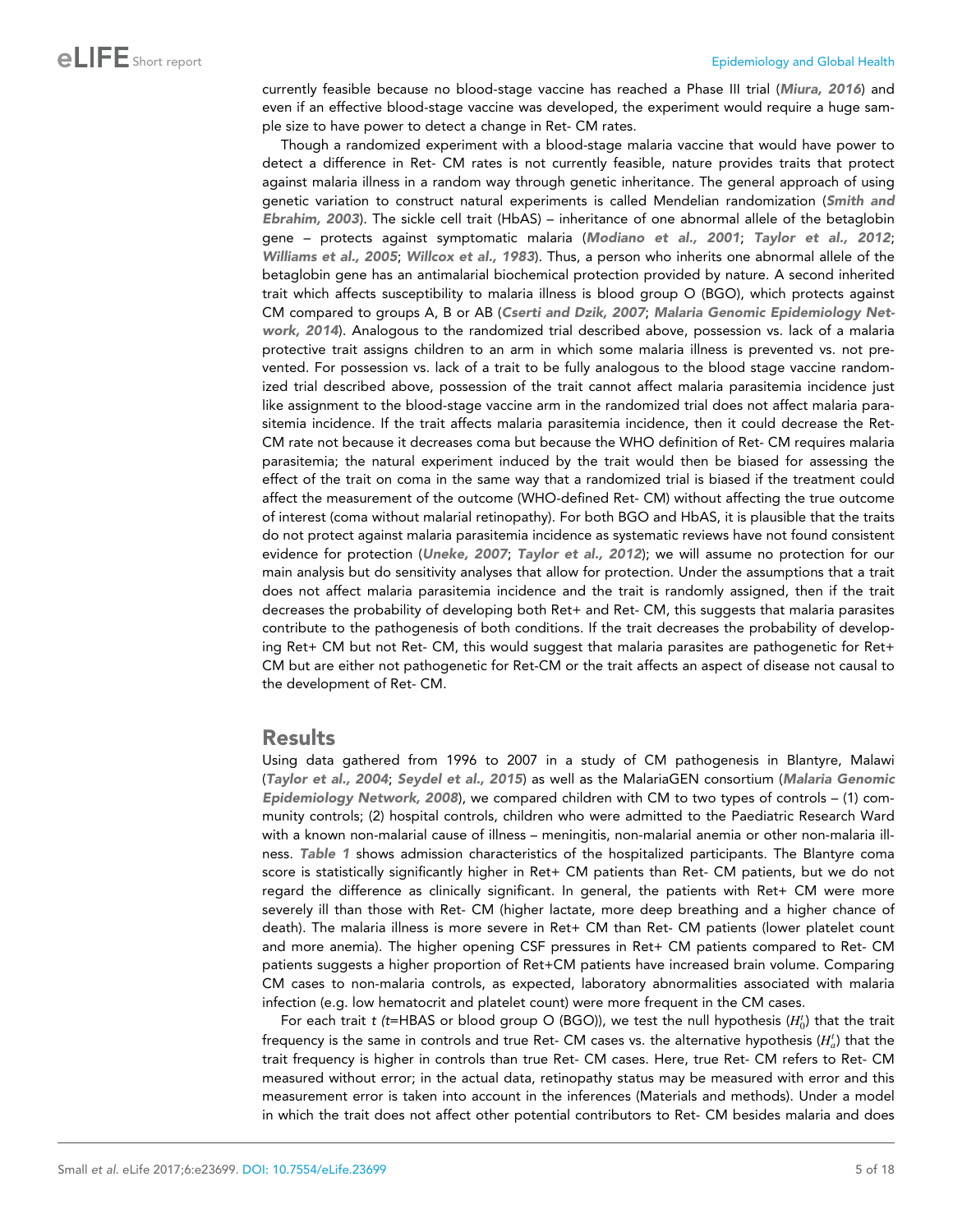<span id="page-5-0"></span>not affect which CM cases are admitted to the Paedeatric Research Ward (as compared to dying before reaching the Ward or recovering before being referred to the Ward), the null hypothesis  $H_0^t$ implies that malaria parasitemia is an incidental finding in children with Ret- CM and/or the trait affects an aspect of disease not causal to development of Ret- CM, while the alternative hypothesis  $H^t_a$  implies that malaria parasitemia is necessary for some Ret- CM cases and the trait reduces the pathogenetic potential of malaria infection for Ret- CM. Note that if either  $H_0^{HbAS}$  or  $H_0^{BGO}$  is false, this implies that malaria parasitemia plays a pathogenetic role in at least some Ret- CM cases.

We calculated HbAS and BGO proportions in study subjects and made inferences about odds ratios (Table 2) and tested  $H_0^{HbAS}$ and  $H_0^{BGO}$ . For both HbAS and BGO, non-malaria hospitalized controls did not differ from community controls (HbAS p-value=0.86; BGO p-value=0.83); therefore, subsequent analyses combined the control groups. Controls had a higher proportion of HbAS than true Ret- CM patients (odds ratio: 14.33, 95% CI: 3.21, 257.24) and true Ret+ CM patients (odds ratio: 1223.22, 95% CI: 9.87, $\infty$ ). For BGO, the controls were comparable to true Ret- CM patients (odds ratio: 1.03, 95% CI: 0.83, 1.29) but higher than true Ret+ CM patients (odds ratio: 1.23, 95% CI: 1.01, 1.50). There is strong evidence to reject  $H_0^{HbAS}$ (p-value<0.0001) but not  $H_0^{BGO}$  (p-value=0.79); these results are insensitive to different plausible assumptions about the false discovery rate and false omission rate for malarial retinopathy (Appendix 1). Taken together, these tests suggest that

Table 2. The top panel displays sickle cell trait (HbAS) proportions in retinopathy-positive (Ret+) cerebral malaria (CM), retinopathynegative (Ret-) CM and control groups. The bottom panel displays ABO blood group gene proportions in Ret+ CM, Ret- CM and control groups. The last two rows of each panel display the odds ratios comparing controls to true Ret+ and true Ret- CM groups, which account for the fact that there is measurement error in observed retinopathy status (false discovery rate = 0.07 and false omission  $rate = 0.05$ ).

|                    | Ret+ CM | Ret-CM | Non-malaria hospital controls | <b>Community controls</b> |
|--------------------|---------|--------|-------------------------------|---------------------------|
| Sample size        | 438     | 287    | 192                           | 3657                      |
| $HbAS^*$           |         |        |                               | 175                       |
| <b>HbAA</b>        | 437     | 286    | 184                           | 3482                      |
| Proportion of HbAS |         | .003   | .042                          | .048                      |

|                                                      | Odds ratio (95% CI)     |  |
|------------------------------------------------------|-------------------------|--|
| Non-malaria hospital controls vs. community controls | $0.87$ (0.36, 1.78)     |  |
| Controls vs. true Ret- CM                            | 14.33 (3.21, 257.24)    |  |
| Controls vs. true Ret+ CM                            | $1223.22(9.87, \infty)$ |  |

|                             | Ret+ CM | Ret-CM | Non-malaria hospital controls | <b>Community controls</b> |
|-----------------------------|---------|--------|-------------------------------|---------------------------|
| Sample size                 | 433     | 286    | 199                           | 3543                      |
| Blood Group O               | 175     | 135    | 96                            | 739                       |
| Blood Group A, B or AB      | 258     | 151    | 103                           | 1804                      |
| Proportion of Blood Group O | .404    |        | .482                          | .491                      |

|                                                      | Odds ratio (95% CI) |
|------------------------------------------------------|---------------------|
| Non-malaria hospital controls vs. community controls | 0.97(0.72, 1.30)    |
| Controls vs. true Ret- CM                            | 1.03 (0.83, 1.29)   |
| Controls vs. true Ret+ CM                            | 1.23 (1.01, 1.50)   |

\* HbAS (sickle cell trait) means that that the person has one normal and one abnormal copy of the hemoglobin beta gene. HbAA means the person has two normal copies of the hemoglobin beta gene.

[DOI: 10.7554/eLife.23699.005](http://dx.doi.org/10.7554/eLife.23699.005Table%202.The%20top%20panel%20displays%20sickle%20cell%20trait%20(HbAS)%20proportions%20in%20retinopathy-positive%20(Ret+)%20cerebral%20malaria%20(CM),%20retinopathy-negative%20(Ret-)%20CM%20and%20control%20groups.%20The%20bottom%20panel%20displays%20ABO%20blood%20group%20gene%20proportions%20in%20Ret+%20CM,%20Ret-%20CM%20and%20control%20groups.%20The%20last%20two%20rows%20of%20each%20panel%20display%20the%20odds%20ratios%20comparing%20controls%20to%20true%20Ret+%20and%20true%20Ret-%20CM%20groups,%20which%20account%20for%20the%20fact%20that%20there%20is%20measurement%20error%20in%20observed%20retinopathy%20status%20(false%20discovery%20rate&x00A0;=&x00A0;0.07%20and%20false%20omission%20rate&x00A0;=&x00A0;0.05).%2010.7554/eLife.23699.005Ret+%20CMRet-%20CMNon-malaria%20hospital%20controlsCommunity%20controlsSample%20size4382871923657HbAS&x002A;018175HbAA4372861843482Proportion%20of%20HbAS0.003.042.048Odds%20ratio%20(95%%20CI)Non-malaria%20hospital%20controls%20vs.%20community%20controls0.87%20(0.36,%201.78)Controls%20vs.%20true%20Ret-%20CM14.33%20(3.21,%20257.24)Controls%20vs.%20true%20Ret+%20CM1223.22%20(9.87,%20\infty%20)Ret+%20CMRet-%20CMNon-malaria%20hospital%20controlsCommunity%20controlsSample%20size4332861993543Blood%20Group%20O175135961739Blood%20Group%20A,%20B%20or%20AB2581511031804Proportion%20of%20Blood%20Group%20O.404.472.482.491Odds%20ratio%20(95%%20CI)Non-malaria%20hospital%20controls%20vs.%20community%20controls0.97%20(0.72,%201.30)Controls%20vs.%20true%20Ret-%20CM1.03%20(0.83,%201.29)Controls%20vs.%20true%20Ret+%20CM1.23%20(1.01,%201.50)&x002A;%20HbAS%20(sickle%20cell%20trait)%20means%20that%20that%20the%20person%20has%20one%20normal%20and%20one%20abnormal%20copy%20of%20the%20hemoglobin%20beta%20gene.%20HbAA%20means%20the%20person%20has%20two%20normal%20copies%20of%20the%20hemoglobin%20beta%20gene.)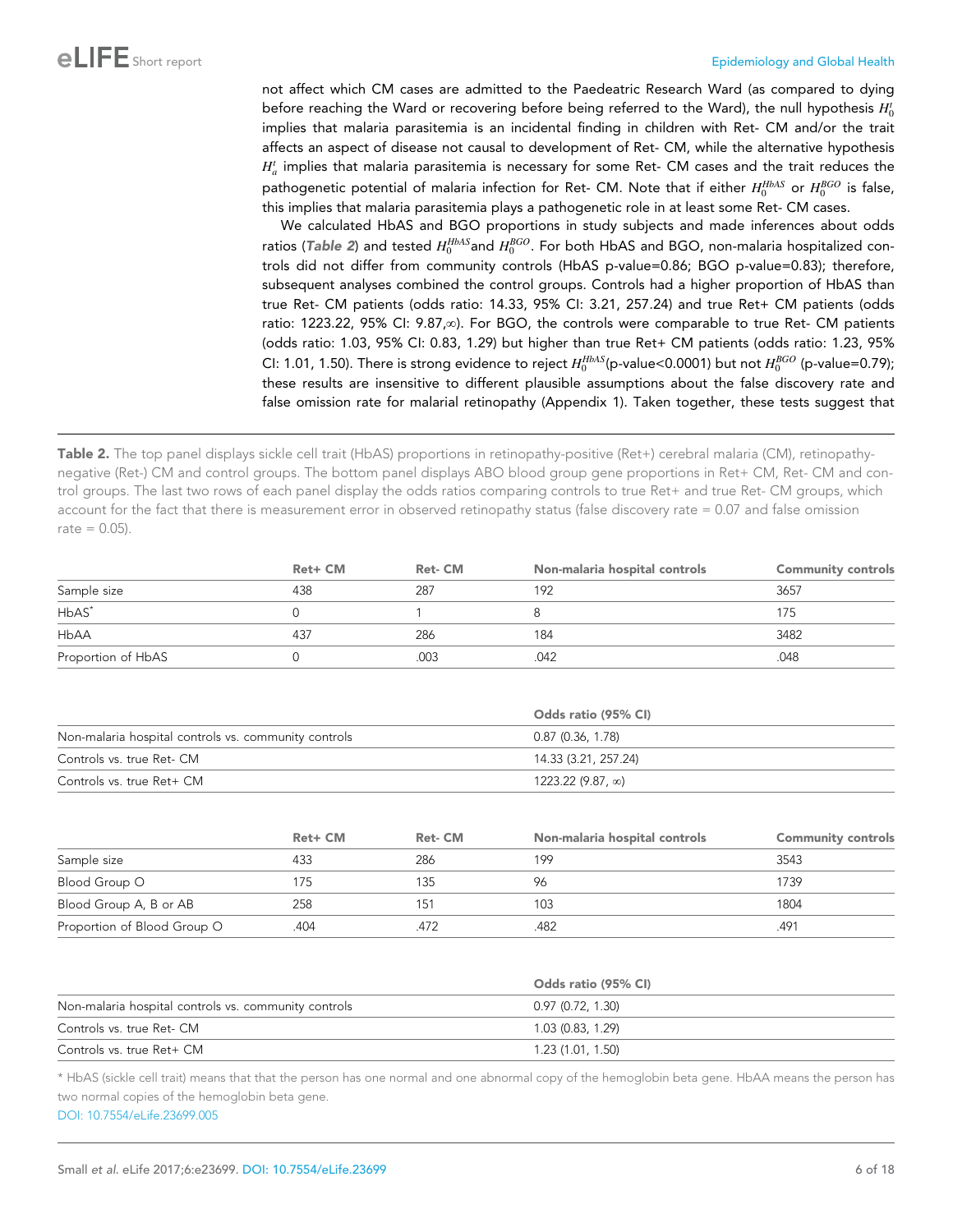malaria parasitemia is pathogenic for a proportion of Ret- CM cases. Sickle cell trait protects against Ret- CM, but blood group O does not.

In Materials and methods, we formulate a sufficient-component cause model ([Rothman, 1976](#page-14-0)) based on [Figure 1](#page-3-0) and describe how to make inferences about the fraction of Ret- CM cases that are due to pathway (b) in [Figure 1](#page-3-0), i.e., the malaria parasitemia attributable fraction of Ret- CM (the fraction of Ret- CM cases that would be prevented if malaria parasitemia were eliminated [\[Benichou et al., 1998](#page-13-0)]). The fraction itself cannot be estimated without strong biological assump-tions ([Greenland and Robins, 1988](#page-13-0)), but a lower bound can be estimated under plausible assumptions. Table 3 shows inferences for this lower bound under the main model that assumes the traits do not protect against malaria parasitemia incidence and sensitivity analyses. Under the main model, the lower bound is estimated to be .93 with 95% confidence interval (.68, 1). For the sensitivity analy-ses, although the systematic review of [Taylor et al. \(2012\)](#page-14-0) found no consistent evidence that HbAS reduces malaria parasitemia incidence, some studies reviewed found protection and we consider sensitivity analyses that allow for a small amount of protection (10%) and the largest amount of pro-tection found in all the studies reviewed (41%) ([Ntoumi et al., 1997](#page-14-0)). Also, the sensitivity analyses vary the false discovery rate and false omission rate between 0 and the upper bound estimated in Materials and methods. Under all scenarios considered, we found evidence for a substantial contribution of malaria parasites to the pathogenesis of Ret- CM with lower 95% confidence bounds ranging from .37 to .77 and point estimates for the lower bound ranging from .86 to .95.

## **Discussion**

We have studied a natural experiment that alters the level of malaria illness and found evidence that children with genetic traits associated with resistance to malaria illness are underrepresented in admissions with both Ret+ and Ret- CM (HbAS) or in admissions with Ret+ CM only (BGO).

Table 3. Inferences for lower bound on malaria parasitemia attributable fraction of Ret- CM (fraction of Ret- CM cases that would be prevented if malaria parasitemia were to be eliminated) under the sufficient-component cause model based on [Figure 1](#page-3-0) presented in Materials and methods. Inferences under the main model and sensitivity analyses that vary the effect of HbAS on malaria parasitemia incidence rate, the false discovery rate  $(FDR)$  and the false omission rate  $(FOR)$  for malarial retionopathy.

| <b>FOR</b>   | Lower bound on malaria parasitemia<br>attributable fraction of Ret-<br>CM Estimate (95% CI) |
|--------------|---------------------------------------------------------------------------------------------|
|              |                                                                                             |
| .05          | .93(.68, 1)                                                                                 |
|              |                                                                                             |
| .05          | .92(.64, 1)                                                                                 |
| .05          | $.88$ (.46, 1)                                                                              |
| .11          | $.94$ ( $.75, 1$ )                                                                          |
| .11          | .94(.72, 1)                                                                                 |
| .11          | .91 (.58, 1)                                                                                |
| .11          | .92(.62, 1)                                                                                 |
| .11          | .91(.58, 1)                                                                                 |
| .11          | .86 (.37, 1)                                                                                |
| $\mathbf{0}$ | .95(.77, 1)                                                                                 |
| 0            | .94(.74, 1)                                                                                 |
| $\mathbf 0$  | .91(.61, 1)                                                                                 |
| 0            | $.92$ (.66, 1)                                                                              |
| 0            | $.92$ (.63, 1)                                                                              |
| 0            | $.87$ $(.44, 1)$                                                                            |
|              |                                                                                             |

[DOI: 10.7554/eLife.23699.006](http://dx.doi.org/10.7554/eLife.23699.006Table%203.Inferences%20for%20lower%20bound%20on%20malaria%20parasitemia%20attributable%20fraction%20of%20Ret-%20CM%20(fraction%20of%20Ret-%20CM%20cases%20that%20would%20be%20prevented%20if%20malaria%20parasitemia%20were%20to%20be%20eliminated)%20under%20the%20sufficient-component%20cause%20model%20based%20on%20Figure%201%20presented%20in%20Materials&x00A0;and&x00A0;methods.%20Inferences%20under%20the%20main%20model%20and%20sensitivity%20analyses%20that%20vary%20the%20effect%20of%20HbAS%20on%20malaria%20parasitemia%20incidence%20rate,%20the%20false%20discovery%20rate%20(FDR)%20and%20the%20false%20omission%20rate%20(FOR)%20for%20malarial%20retionopathy.%2010.7554/eLife.23699.006Effect%20of%20HbAS%20on%20malariaparasitemia%20incidence%20rateFDRFORLower%20bound%20on%20malaria%20parasitemiaattributable%20fraction%20of%20Ret-CM%20Estimate%20(95%%20CI)Main%20ModelNo%20Effect.07.05.93%20(.68,%201)Sensitivity%20AnalysesReduce%2010%.07.05.92%20(.64,%201)Reduce%2041%.07.05.88%20(.46,%201)No%20Effect.30.11.94%20(.75,%201)Reduce%2010%.30.11.94%20(.72,%201)Reduce%2041%.30.11.91%20(.58,%201)No%20Effect0.11.92%20(.62,%201)Reduce%2010%0.11.91%20(.58,%201)Reduce%2041%0.11.86%20(.37,%201)No%20Effect.300.95%20(.77,%201)Reduce%2010%.300.94%20(.74,%201)Reduce%2041%.300.91%20(.61,%201)No%20Effect00.92%20(.66,%201)Reduce%2010%00.92%20(.63,%201)Reduce%2041%00.87%20(.44,%201))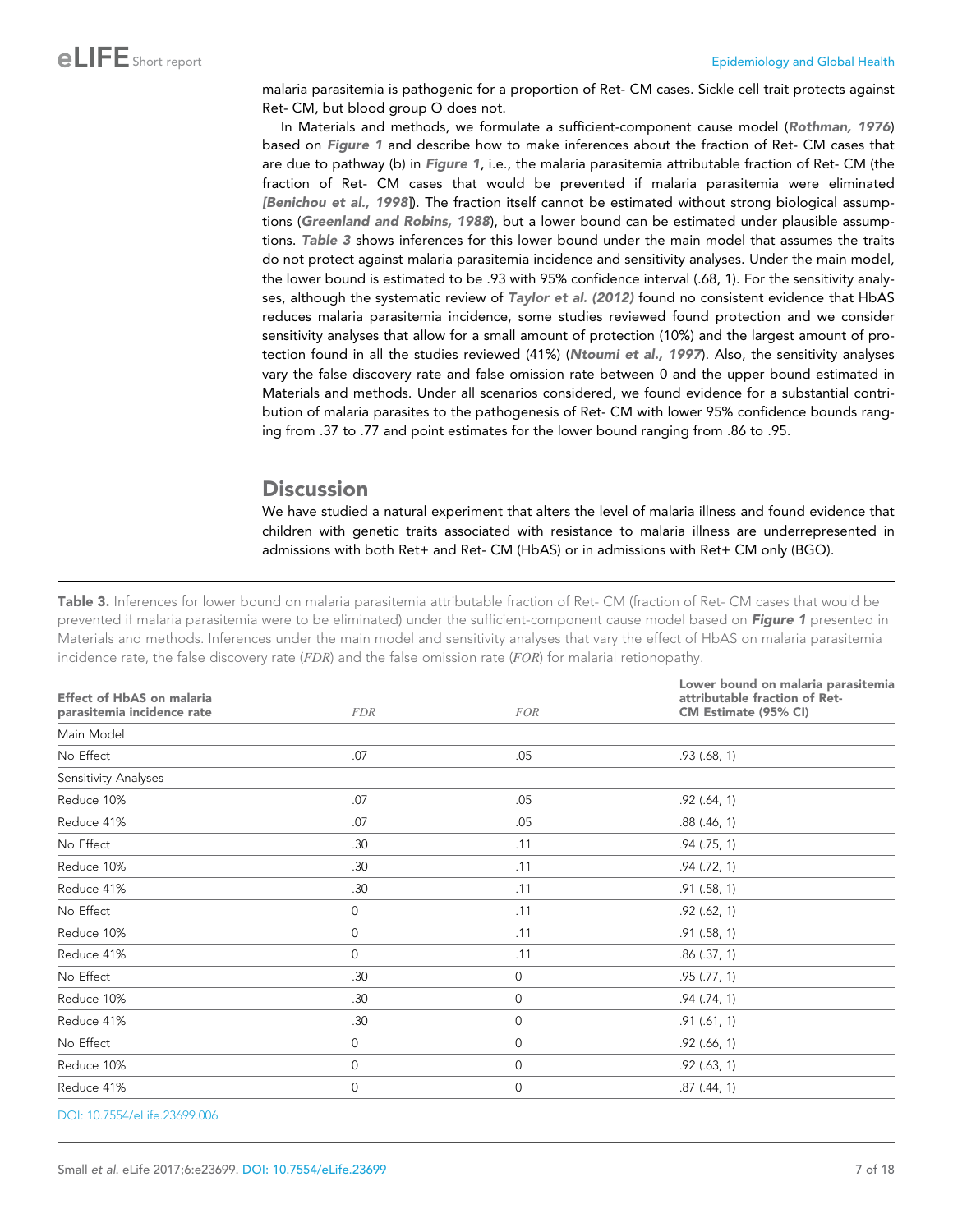[Figure 1](#page-3-0) shows a model of how HbAS and BGO affect Ret- and Ret+ CM. HbAS protects children with malaria parasitemia from developing uncomplicated malaria illness (e.g., fever) and severe malaria illness ([Taylor et al., 2012](#page-14-0)). By contrast, current evidence suggests that BGO has no effect on developing uncomplicated malaria illness ([Uneke, 2007](#page-14-0)), but does inhibit the cytoadherence of parasitized red blood cells to endothelial cells in the microcirculation, e.g., by affecting rosetting ([Rowe et al., 2007](#page-14-0)) and physical properties of the red cell membrane (Méndez et al., 2012), thereby preventing severe malaria illness ([Cserti and Dzik, 2007](#page-13-0); [Migot-Nabias et al., 2000](#page-13-0); [Uneke, 2007](#page-14-0)). Consistent with this current evidence, in [Figure 1](#page-3-0), HbAS prevents Ret- CM through pathway (b), which involves two components (uncomplicated malaria illness + other illness), by preventing one of the components, uncomplicated malaria illness, whereas BGO does not protect against Ret- CM through pathway (b) because it does not prevent uncomplicated malaria illness ([Figure 1](#page-3-0)).

In [Figure 1](#page-3-0) pathway (b), Ret- CM results from an interaction between malaria illness and other illness. While the interactions between malaria parasites and other pathogens are incompletely understood and not well investigated, there is evidence for interaction ([Obaro and Greenwood, 2011](#page-14-0); [Mallewa et al., 2013](#page-13-0); [Postels and Birbeck, 2011](#page-14-0)). In studies of sepsis and malaria, the effect of microvascular parasite sequestration on the integrity of the gut mucosa is thought to allow bacterial seeding into the blood stream and hence bacteremia ([Scott et al., 2011](#page-14-0)). Another example is that following antigenic challenge from a *Plasmodium falciparum* candidate vaccine, children coinfected with schistosomiasis had lower acquired specific immune responses than those not infected ([Diallo et al., 2010](#page-13-0)).

Another way in which malaria parasitemia could play a causal role in Ret- CM besides pathway (b) in [Figure 1](#page-3-0) is that the parasitemia could be the sole cause of coma. [Taylor et al. \(2004\)](#page-14-0)'s autopsy study results suggest that among children dying from Ret- CM, malaria parasitemia is typically not the sole cause of death (see Causes of Death in Autopsy study in Appendix 1), but it is possible that in survivors from Ret- CM, malaria parasitemia is the major contributor to acute illness. Whether malarial retinopathy is present or absent in CM could be affected by factors such as the child's genome, the parasite's genome and the child's previous exposures to malaria ([Postels and Birbeck,](#page-14-0) [2011](#page-14-0)). The protection provided against Ret- CM by HbAS but not BGO could be explained by an interaction between the factor(s) affecting whether malarial retinopathy is present and BGO, e.g., a parasite genotype which causes malarial retinopathy to be absent could interfere with the mechanism by which BGO provides protection against severe malaria.

Our study has several limitations. We only considered the genetic variants of sickle cell trait and blood group because these were the only statistically significant ( $p$ <.05) protective variants in the Malawi sample on which malarial retinopathy was measured, but future work could further test the model in [Figure 1](#page-3-0) by looking at additional genetic variants that have been found to affect the risk of malaria in other sites in Africa ([Malaria Genomic Epidemiology Network, 2014](#page-14-0)). Our study only addresses CM pathogenesis in children. Adult and pediatric CM have important clinical differences and our results may not be generalizable to adults with Ret- CM. Detection of the presence or absence of malarial retinopathy was determined by several ophthalmologists over the 11 year duration of data collection, the sensitivity of detection of retinal changes may have varied between practitioners. Malarial retinopathy was determined on the basis of ophthalmoscopy alone, but since the time of our study, techniques such as optical coherence tomography that may increase sensitivity have been developed ([Joshi et al., 2017](#page-13-0)). We measure malarial retinopathy at the time of admission, but patients are admitted at different points on the disease trajectory. Malarial retinopathy can change over time; it doesn't resolve during the 2–4 days of hospitalization but can become worse, which is a poor prognostic sign. Although there are limitations in our study to the sensitivity with which malarial retinopathy is measured, even if a moderate number of Ret- CM cases should be Ret + CM cases in [Table 2](#page-5-0), e.g., if the false omission rate is .5 and the false discovery rate is 0, there is still strong evidence that HbAS has a protective effect for Ret- CM (p-value=0.007; odds ratio: 6.81, 95% CI:  $(1.50, \infty)$ ). Our main analysis assumed that possession of HbAS or BGO does not affect malaria parasitemia incidence; however, sensitivity analyses showed that our results were not sensitive to plausible violations of this assumption. Our analysis assumed that HbAS and BGO do not have selection effects on which CM cases are admitted to the Paediatric Research Ward as opposed to dying before reaching the Paedieatric Research Ward or being cured before needing to be referred to the ward; another interpretation of our study is that instead of studying 'cerebral malaria'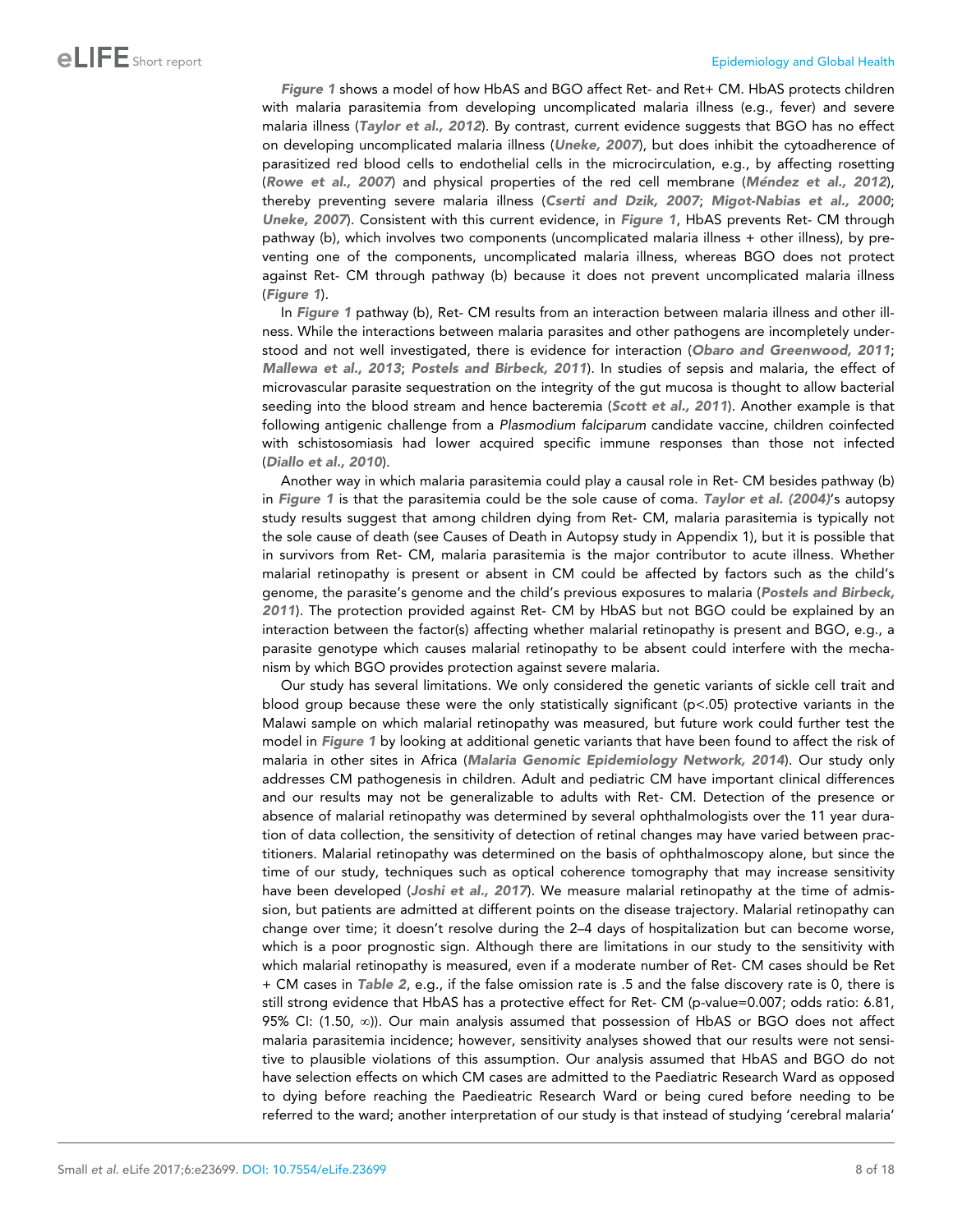as such, we have studied, 'cerebral malaria mild enough to make it to the ward but severe enough not to recover without being taken to the ward.' Some of the non-malaria hospital controls had malaria parasitemia; since children can sometimes develop severe malaria with relatively low levels of parasitemia, it is possible that malaria contributed to the illness in these control participants. Furthermore, older non-malaria hospital controls may have a selection bias for HbAS since they have survived to an older age ([Ackerman et al., 2005](#page-13-0)). Our results are robust to considering only the community controls ([Appendix 1—table 4](#page-17-0)) which do not suffer from these potential biases of the non-malaria hospital controls.

In summary, we studied a natural experiment that alters the level of malaria illness experienced by children through genetic variation and found evidence that malaria parasitemia is on the causal pathway to a substantial proportion of Ret- CM cases. Our approach of using genetically inherited traits to study CM pathogenesis could be adapted to illuminate the pathogenesis of other diseases.

# Materials and methods

### Setting and study participants

The study sample includes children with WHO-defined CM from 1997 to 2007 who were admitted to the Paediatric Research Ward at Queen Elizabeth Central Hospital, a tertiary referral center and teaching hospital in Blantyre, Malawi. The WHO definition of CM requires coma, circulating *Plasmodium falciparum* parasites, and no other cause of coma evident either by history or physical examination. Patients were enrolled during the rainy season, the time of annual peak incidence of CM. All patients were treated with intravenous quinine as standard antimalarial therapy. Enrollment in the study required explicit written consent from the parent or guardian. There were 947 enrolled patients. Malarial retinopathy was assessed on 726 of these patients and we subsequently limited our analysis to these 726 patients. To assess retinal changes, direct and indirect ophthalmoscopy were performed by an ophthalmologist well versed in findings typical of malarial retinopathy.

We consider two types of controls in the study. The first type are community controls – 3704 children intended to be representative of the populations to which the cases belonged. Community controls were cord blood samples from Queen Elizabeth Central Hospital, mostly from the newborn nursery. The second type of controls are 194 patients who were admitted during the study period to the Paediatric Research Ward at Queen Elizabeth Central Hospital with a non-malarial cause of illness – meningitis, non-malarial anemia or other non-malaria illness.

## Advantages of considering two control groups

Two sources of bias in case-control studies are hidden bias (unmeasured confounding) and selection bias ([Rosenbaum, 1987](#page-14-0), [Rosenbaum, 2002](#page-14-0)). Hidden bias occurs when there are unmeasured variable(s) that are associated with the exposure and the outcome. Selection bias occurs when control subjects are selected based on a variable that is affected by the exposure. Different control groups might be subject to different amounts of hidden bias and selection bias. If two such control groups have similar exposure rates, this provides evidence against hidden bias and selection bias ([Rose](#page-14-0)[nbaum, 1987](#page-14-0)). Further, if the case group has a different exposure rate than both control groups and the control groups have similar exposure rates, this provides stronger evidence that the exposure has a causal effect on the outcome, rather than the results being biased by hidden bias or selection bias, as compared to a study with a single control group ([Rosenbaum, 1987](#page-14-0)).

Community controls are less likely to suffer from selection bias than the hospital controls. Community controls were randomly selected from the same population as the cases. In contrast, hospital controls could suffer from selection bias if the genetic variant of interest was associated with a nonmalaria illness – this type of selection bias is known as Berkson's bias ([Westreich, 2012](#page-15-0); [Berk](#page-13-0)[son, 1946](#page-13-0)). Although the hospital controls might suffer from more selection bias than the community controls, the hospital controls have the potential advantage that they would reduce hidden bias if there was population stratification such that the genetic variant was associated with an unmeasured population stratification feature (e.g., housing conditions) that caused both malaria and nonmalaria illness.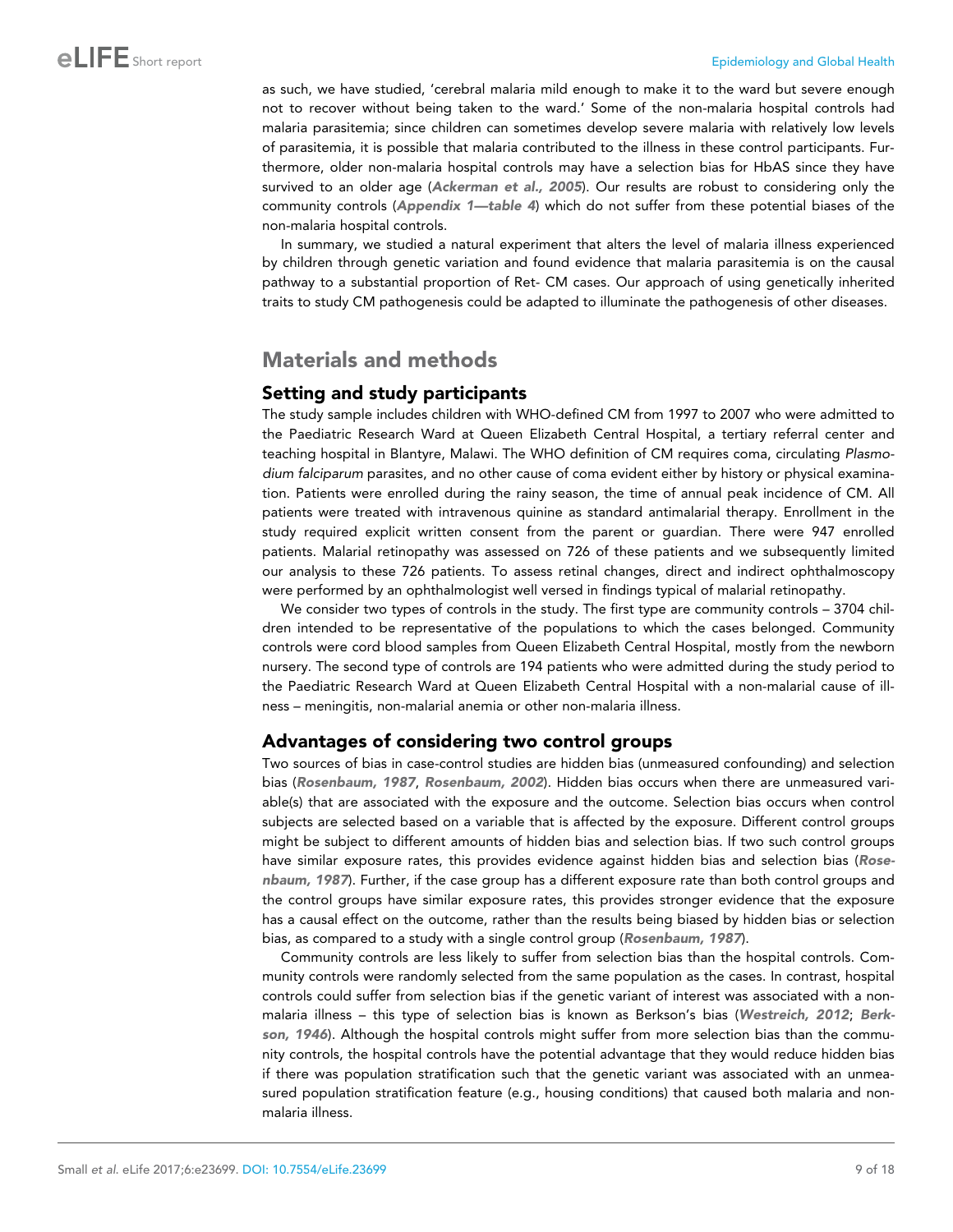#### Genotypes

Participants were genotyped using the Sequenom iPLEX MassARRAY platform ([Malaria Genomic](#page-14-0) [Epidemiology Network, 2014](#page-14-0)). The genotyping included 55 SNPs for which there were previously reported associations with severe malaria. Two of the SNPs were found to be statistically significantly (p<.05) associated with cerebral malaria in Malawi – HBB rs334, which encodes the sickle cell trait, and ABO rs8176719, which encodes the blood type (O vs. A, B or AB); see [Figure 1](#page-3-0) in [Malaria Genomic Epidemiology Network \(2014\)](#page-14-0). These two SNPs were used in our analysis.

#### Hypotheses

For a given genetically inherited trait, we consider two competing hypotheses for testing whether malaria parasitemia plays a pathogenic role in Ret- CM. We assume a biological model under which the trait does not affect other illnesses that cause Ret- CM and under which the trait does not have a selection effect on which CM cases are admitted to the Paedieatric Research Ward vs. dying before reaching the Paediatric Research Ward or being cured before needing to be referred to the ward.

#### Null hypothesis

Malaria parasitemia is an incidental finding in children with true Ret- CM and/or the genetic trait affects an aspect of disease not causal to development of true Ret- CM.

Let  $\lambda_{tr}$  be the probability that a child with true Ret+ CM has a trait *t* (e.g., *t* could be the sickle cell trait or blood type O),  $\lambda_{tr}$  the probability that a child with true Ret- CM has the trait *t* and  $\lambda_{t,co}$ the probability that a control child has the trait *t*. For the observed data, we take into account that malarial retinopathy may be measured with error. Among children with WHO-defined CM, let FDR be the false discovery rate that a child who is found by the examining ophthalmologist to have Ret+ CM actually has Ret- CM and let FOR be the false omission rate that a child who is found by the examining ophthalmologist to have Ret- CM actually has Ret+ CM.

Suppose malaria parasitemia is an incidental finding in patients with true Ret- CM and/or the trait affects an aspect of malaria infection not experienced by Ret- CM patients. Then the probability of the trait would be the same in controls as in patients with true Ret- CM,  $\lambda_{tr} = \lambda_{t,c}$ . If this is the case, we have the following probabilities for observing the trait in the observable groups:

> $P$ (Control has trait)  $=\lambda_{t.c}$  $P(\text{Ret} + \text{CM patient has trait}) = (1 - FDR) * \lambda_{t,r+} + FDR * \lambda_{t,co}$  $P(\text{Ret} - \text{CM patient has trait}) = FOR * \lambda_{t.r+} + (1 - FOR) * \lambda_{t.co}$

#### Alternative hypothesis

Malaria parasitemia is pathogenic for true Ret- CM and the trait reduces the pathogenic potential of malaria infection for true Ret- CM.

If malaria parasitemia is pathogenic for true Ret- CM and the trait reduces the pathogenic potential of malaria infection for true Ret- CM, then the trait will reduce the probability of true Ret- CM,  $\lambda_{tr}$   $\leq$   $\lambda_{tco}$ . We have the following probabilities for observing the trait in the observable groups:

> $P$ (Control has trait)  $=\lambda_{t.c}$  $P(\text{Ret} + \text{CM patient has trait}) = (1 - FDR) * \lambda_{t.r+} + FDR * \lambda_{t.r-}$  $P(\text{Ret}-\text{CM}\text{ patient has trait})=FOR*\lambda_{t.r+}+(1-FOR)*\lambda_{t.r-}$

To estimate FDR and FOR, we use data from [Beare et al., 2002](#page-13-0) who compared two ophthalmologists' concordance in grading malarial retinopathy. As described in the next section, we obtain point estimates of .07 and .05 and upper bound estimates of .30 and .11 for FDR and FOR respectively; the main analyses use the point estimates and additional analyses use the upper bound estimates. For fixed values of FDR and FOR, we estimate the parameters  $\lambda_{tr}$ ,  $\lambda_{tr}$  and  $\lambda_{t,c0}$  by maximum likelihood.

#### Estimating false discovery and false omission rates for malarial retinopathy

We use data on 65 patients at Queen Elizabeth Central Hospital in Blantyre, Malawi who were each examined by two ophthalmologists ([Beare et al., 2002](#page-13-0)). Malarial retinopathy is diagnosed if any of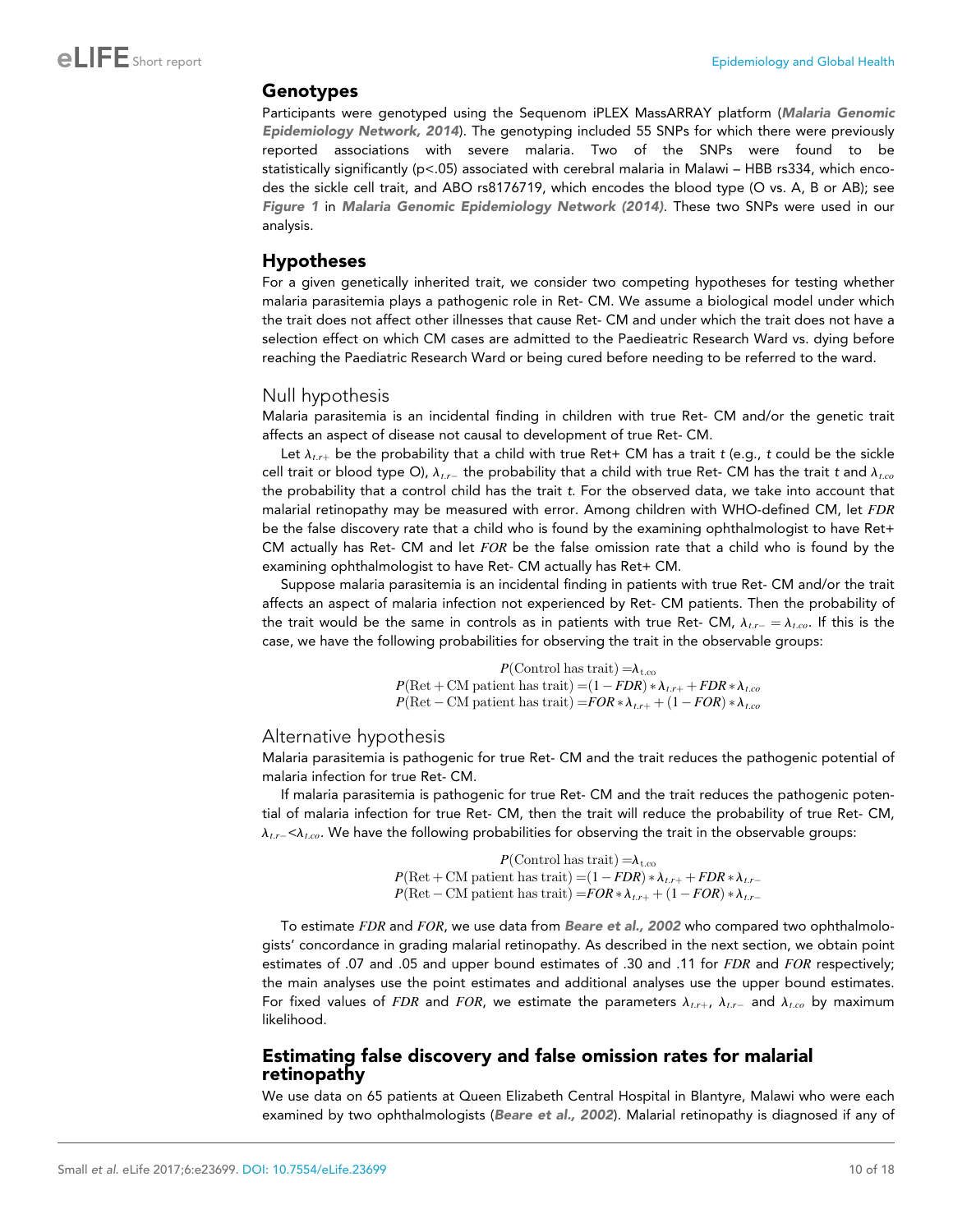the following six signs are present: retinal hemorrhages (RH), macular whitening (MW), foeval whitening (FW), peripheral whitening (PW), vessel changes (VC) and capillary whitening (CW). RH, VC and CW require little observer judgement if they are seen, but they may not be seen, depending on the degree of pupillary dilation and the presence/absence of spontaneous eye movements; for these consider the specificity to be 1 ([Beare et al., 2002](#page-13-0)). Identifying MW, FW and PW requires more experience on the part of the observer; MW and FW are more reproducible, and PW is less so ([Beare et al., 2002](#page-13-0)).

We first consider the false discovery rate. To estimate an upper bound on the false discovery rate, we assumed that if RH, VC or CW was detected by either ophthalmologist, there was true malarial retinopathy, but if MW, FW or PW was detected without RH, VC or CW, then it was a false discovery; this is likely an overestimate since in some cases where MW, FW or PW was detected without RH, VC or CW, there is likely true malarial retinopathy that was missed by RH, VC and CW. There were 39 patients diagnosed by ophthalmologist 1 with malarial retinopathy, 33 of whom had RH, VC or CW by at least one ophthalmologist and there were 36 patients diagnosed by ophthalmologist 2 with malarial retinopathy, 33 of whom had RH, VC or CW by at least one ophthalmologist. To find a conservative upper bound on the false discovery rate, we consider ophthalmologist 1 and found the 95% Wilson binomial confidence interval ([Wilson, 1927](#page-15-0)) based on 6 out of 39 false discoveries, resulting in an 95% confidence interval of (0.07, 0.30), so resulting in an upper bound of 0.30 for the false discovery rate. To find a point estimate for the false discovery rate, we assume that there was true malarial retinopathy if RH, VC or CW was detected by either ophthalmologist or if FW was detected by both ophthalmologists or if MW was detected by both ophthalmologists since FW and MW were found to be reproducible by [Beare et al., 2002](#page-13-0), and then we averaged the resulting point estimates for the false discovery rate for the two ophthalmologists ((4/39 + 1/36)/2), to obtain an estimate of .07.

We next consider the false omission rate. To estimate an upper bound on the false omission rate, we estimate an upper bound on the false omission rate if we were to only use RH, VC and CW to diagnose malarial retinopathy. The actual false omission rate is likely to be at least as small because we also diagnose malarial retinopathy if there's any of MW, FW or PW and we think that the majority of time when we find MW, FW or PW but not RH, VC and CW, there is true malarial retinopathy, whereas a false omission will be relatively rare. We assume that the false positive rate for RH, VC and CW is 0 and use a model similar to model 1 in [Nedelman \(1988\)](#page-14-0). Specifically, let  $\psi$  denote the prevalence of true malarial retinopathy and  $\zeta$  the false negative probability that an ophthalmologist will fail to detect RH, VC or CW in a child with true malarial retinopathy. Assume that we have two independent ophthalmologists. Then, the probability that both ophthalmologists will detect at least one of RH, VC or CW is  $\psi(1-\zeta)^2$ , the probability that one but not the other ophthalmologist will detect RH, VC or CW is  $2\psi \zeta (1-\zeta)$  and the probability that both ophthalmologists will detect none of RH, VC or CW is  $\psi\zeta^2+1-\psi.$  The false omission rate is  $FOR=\frac{\psi\zeta}{1-\psi+\psi\zeta}.$  We found a point estimate of 0.05 for the false omission rate and a 95% confidence interval (using the percentile bootstrap) of (0, .11). Thus we take .11 as an estimated upper bound for the false omission rate and .05 as a point estimate for the false omission rate, recognizing that it is likely to be an upwardly biased point estimate.

## Statistical inference

We will test the null hypothesis  $H_0^t{:}\lambda_{t.r-}=\lambda_{t.co}$ (the probability of the malaria resistance trait  $t$  is the same in true Ret- CM cases as controls) versus the alternative hypothesis  $H_a^t{:}\lambda_{t.r-} {<} \lambda_{t.co}$  (the probability of the malaria resistance trait *t* is lower in true Ret- CM cases than controls). To test these hypotheses, we will estimate the parameters under the null and alternative hypotheses by maximum likelihood and use the generalized likelihood ratio test with 1 degree of freedom ([Rice, 2007](#page-14-0)). The maximum likelihood estimation takes into account the assumed false discovery rate and false omission rate for malarial retinopathy detection. We will form confidence intervals for the odds ratios of the trait among controls vs. true Ret- CM patients  $([\{\lambda_{t, co}/(1-\lambda_{t, co})\}/\{\lambda_{t, r-}/(1-\lambda_{t, r-})\}]$  and the odds ratio of the trait among controls vs. true Ret+ CM patients  $\frac{[\lambda_{l,co}/(1-\lambda_{l,co})]}{\lambda_{l,co}/(1-\lambda_{l,co})}$  by inverting the generalized likelihood ratio test. We will use Fisher's exact to test whether the odds ratio of the trait differs among the community controls vs. the non-malaria illness controls and construct a 95% confidence interval for this odds ratio.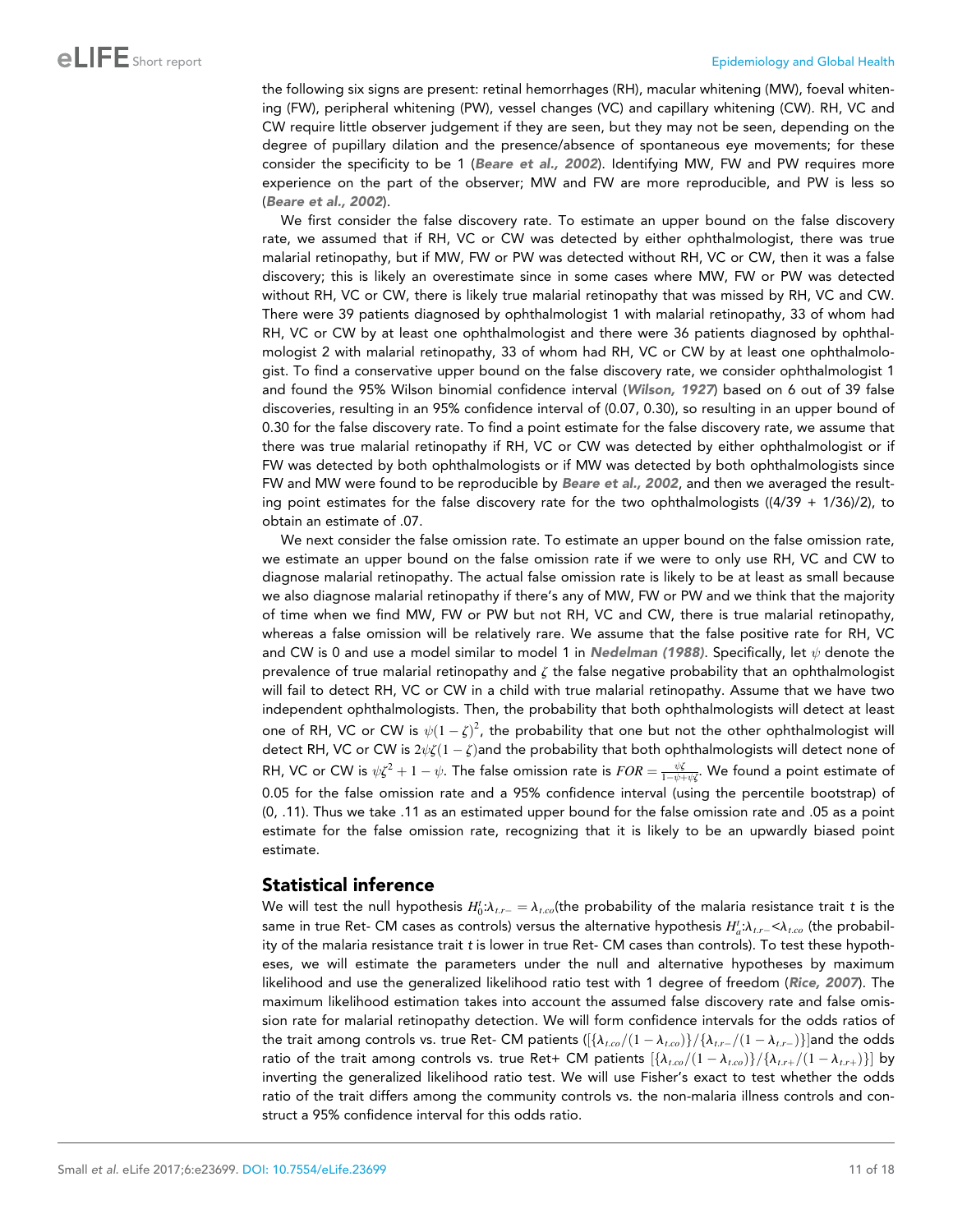#### Inference for malaria parasitemia attributable fraction for coma among Ret- CM Cases

The malaria parasitemia attributable fraction for coma among Ret- CM cases is the fraction of coma that would be prevented if malaria parasitemia were to be eliminated among Ret- CM cases. We formulate a model using the sufficient-component cause framework ([Rothman, 1976](#page-14-0)) and estimate the malaria parasitemia attributable fraction for Ret- CM using this model. A sufficient cause for a disease is a set of conditions that inevitably produces the disease. We assume that Ret+ CM can be represented by one sufficient cause: malaria parasitemia + factors that lead the malaria parasitemia to develop into uncomplicated malaria illness (e.g., lack of immunity) + factors that lead the uncomplicated malaria illness to further progress to complicated malaria illness with coma and malarial retinopathy (e.g., genetic complexity of the malaria infection that overwhelms a child's ability to control the infection). We assume that Ret- CM can be represented by two sufficient causes: (a) malaria parasitemia + another illness that is sufficient, in and of itself, to produce coma without malarial retinopathy; (b) malaria parasitemia + factors that lead the malaria parasitemia to develop into uncomplicated malaria illness + second insult (innate or acquired) that combined with the uncomplicated malarial illness leads to a coma without malarial retinopathy but which would not in and of itself be sufficient to produce coma. These two sufficient causes (a) and (b) for Ret- CM correspond to pathways (a) and (b) to Ret- CM in [Figure 1](#page-3-0). Let  $p$  be the proportion of Ret- CM from sufficient cause (b), which is the malaria parasitemia attributable fraction for coma among Ret- CM cases.

Let  $r_{t,p}$  be the factor by which the trait *t* multiplies the risk of malaria parasitemia (i.e., relative risk of malaria parasitemia for individuals with trait *t* compared to individuals without trait *t*), $r_{t,u}$  be the factor by which the trait multiplies the risk of factors that lead the malaria parasitemia to develop into uncomplicated malaria illness conditional on having malaria parasitemia,  $r_{tx}$  be the factor by which the trait multiplies the risk of factors that lead uncomplicated malaria illness to further progress to complicated malaria illness with coma and malarial retinopathy,  $r_{t,a}$  be the factor by which the trait multiplies the risk of another illness that is sufficient, in and of itself, to produce coma without malarial retinopathy in the presence of malaria parasitemia and  $r_{ts}$  be the factor by which the trait multiplies the risk of a second insult that combined with uncomplicated malaria illness leads to a coma without malaria retinopathy but which would not in and of itself be sufficient to produce coma. We assume that  $r_{t,u},r_{t,c} \leq 1$ , i.e., that the trait has no effect or a beneficial effect in preventing uncomplicated and complicated malaria.

Let  $\lambda_t$  be the proportion of trait *t* in the population. For a rare disease, this proportion is approximately the proportion of trait *t* among the controls,  $\lambda_t \approx \lambda_{t.co}$ . Ret+ CM and Ret- CM are both rare diseases – the vast majority of malaria infections do not progress to cerebral malaria; subsequently we assume  $\lambda_t = \lambda_{t.co}$ . We then have

$$
\lambda_{t,r^{+}} = \frac{r_{t,p}r_{t,u}r_{t,c}\lambda_{t.co}}{r_{t,p}r_{t,u}r_{t,c}\lambda_{t.co} + 1 - \lambda_{t.co}}
$$

$$
\lambda_{t,r^{-}} = (1-p)\frac{r_{t,p}r_{t,a}\lambda_{t.co}}{r_{t,p}r_{t,a}\lambda_{t.co} + 1 - \lambda_{t.co}} + p\frac{r_{t,p}r_{t,u}r_{t,s}\lambda_{t.co}}{r_{t,p}r_{t,u}r_{t,s}\lambda_{t.co} + 1 - \lambda_{t.co}}
$$

For our main model, we make the following assumptions: (i)  $r_{tp} = 1$  – the trait has no effect on malaria parasitemia; (ii)  $r_{t,a} = 1$  – the trait has no effect on illnesses that are sufficient in and of themselves to produce coma without malarial retinopathy in the presence of malaria parasitemia and (iii)  $r_{ts} = 1$  – the trait has no effect on an insult that combined with uncomplicated malaria illness leads to a coma without malaria retinopathy but which would not in and of itself be sufficient to produce coma. We relax the assumption that  $r_{t,p} = 1$  in sensitivity analyses. Under assumptions (i)-(iii),

$$
\lambda_{t,r^{+}} = \frac{r_{t,u}r_{t,c}\lambda_{t,c\sigma}}{r_{t,u}r_{t,c}\lambda_{t,c\sigma} + 1 - \lambda_{t,c\sigma}}
$$
\n
$$
\lambda_{t,r^{-}} = (1-p)\lambda_{t,c\sigma} + p\frac{r_{t,u}\lambda_{t,c\sigma}}{r_{t,u}\lambda_{t,c\sigma} + 1 - \lambda_{t,c\sigma}}
$$
\n
$$
(1.1)
$$

The parameters  $\lambda_{t.co}, \lambda_{t.r^{+}}, \lambda_{t.r^{-}}$  can be identified from the data and thus *Equation (1.1)* involve two equations in three unknowns  $(p, r_{t,u}, r_{t,c})$ . The p is minimized (and hence the malaria parasitemia attributable fraction for coma among Ret- CM cases, is minimized) by letting  $r_{tc} = 1$ , specifically the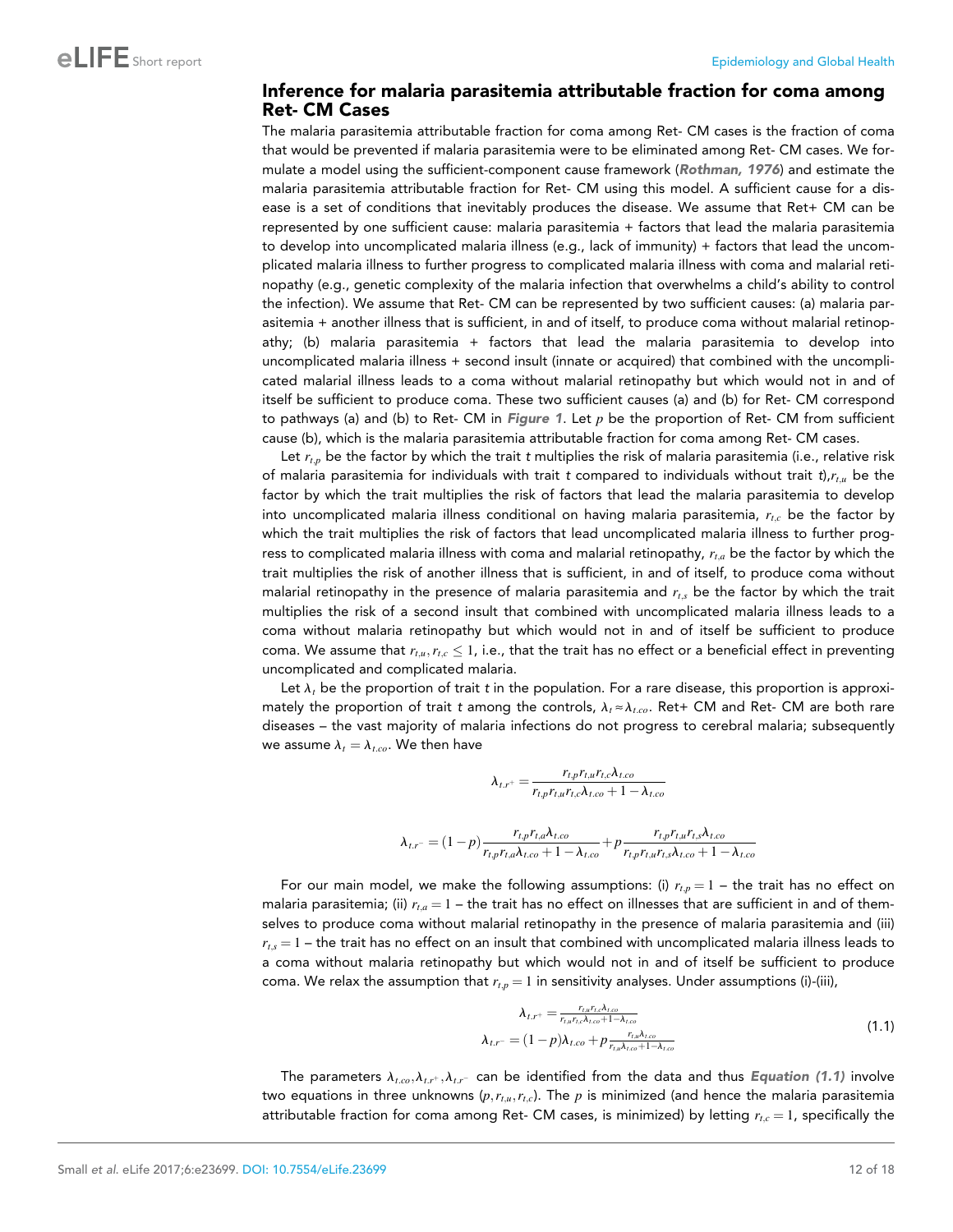<span id="page-12-0"></span>minimizing  $p$  solves  $\lambda_{t,r} = (1-p)\lambda_{t,co} + p\lambda_{t,r^+}$ . Let  $p_{lb,t}$  represent this lower bound on  $p$  based on trait t, which is a function of  $(\lambda_{t.co},\lambda_{t.r^+},\lambda_{t.r^-})$ ; let  $p_{lb,t'}$  represent this lower bound on  $p$  based on another trait  $t'$ , which is a function of  $(\lambda_{t',co},\lambda_{t',r^+},\lambda_{t',r^-})$  and let  $p_{lb}=min\big(p_{lb,t},p_{lb,t'}\big)$  be the lower bound on  $p$ based on both traits, which is a function of  $(\lambda_{t.co},\lambda_{t.r^+},\lambda_{t.r^-},\lambda_{t'.co},\lambda_{t'.r^+},\lambda_{t'.r^-}).$  We estimate  $p_{lb}$  by maximum likelihood and form a 95% confidence interval by inverting the generalized likelihood ratio test for  $p_{lh}$ .

We conduct sensitivity analyses that allow for  $r_{t,p}$ <1. Maintaining the assumptions (ii)  $r_{t,a} = 1$  and (iii)  $r_{t,s} = 1$ , we have that the lower bound on p solves

$$
\lambda_{t.r^{-}} = (1-p)\frac{r_{t,p}\lambda_{t.co}}{r_{t,p}\lambda_{t.co} + 1 - \lambda_{t.co}} + p\lambda_{t.r^{+}}
$$

#### **Software**

The supplemental file rcode\_for\_paper.R contains R ([R Development Core Team, 2016](#page-14-0)) code for replicating the analyses in our paper.

# Acknowledgements

We thank the MalariaGEN consortium and Gavin Band and Dominic Kwiatkowski for facilitating access to the MalariaGEN consortium data. MalariaGEN is supported by the Wellcome Trust (WT077383/Z/05/Z) and by the Foundation for the National Institutes of Health (566) as part of the Bill and Melinda Gates' Grand Challenges in Global Health Initiative. The Resource Centre for Genomic Epidemiology of Malaria is supported by the Wellcome Trust (090770/Z/09/Z). Support was also provided by the Medical Research Council (G0600718; G0600230; MR/M006212/1). The Wellcome Trust also provides core awards to The Wellcome Trust Centre for Human Genetics (075491/Z/04; 090532/Z/09/Z) and the Wellcome Trust Sanger Institute (077012/Z/05/Z and 098051). We thank Sam Wassmer for helpful insights for [Figure 1](#page-3-0). We thank the reviewers and the senior editor for insightful comments that improved the paper.

# Additional information

#### Funding

The authors declare that there was no funding for this work.

#### Author contributions

DSS, Conceptualization, Software, Formal analysis, Investigation, Methodology, Writing—original draft; TET, KBS, Conceptualization, Resources, Data curation, Investigation, Project administration, Writing—review and editing; DGP, NAVB, IJCM, Investigation, Writing—review and editing; JC, Methodology, Writing—review and editing

#### Author ORCIDs

Dylan S Small, **b** <http://orcid.org/0000-0003-4928-2646>

#### **Ethics**

Human subjects: We analyzed deidentified data from the Blantyre Malaria project and the Malaria Genomic Epidemiology Network which was previously collected prior to our study; informed consent and consent to publish was previously obtained for these data. The use of human subjects in our research project falls under Exemption 4 for Exempt Human Subjects Research.

# Additional files

Supplementary files

. Source code 1.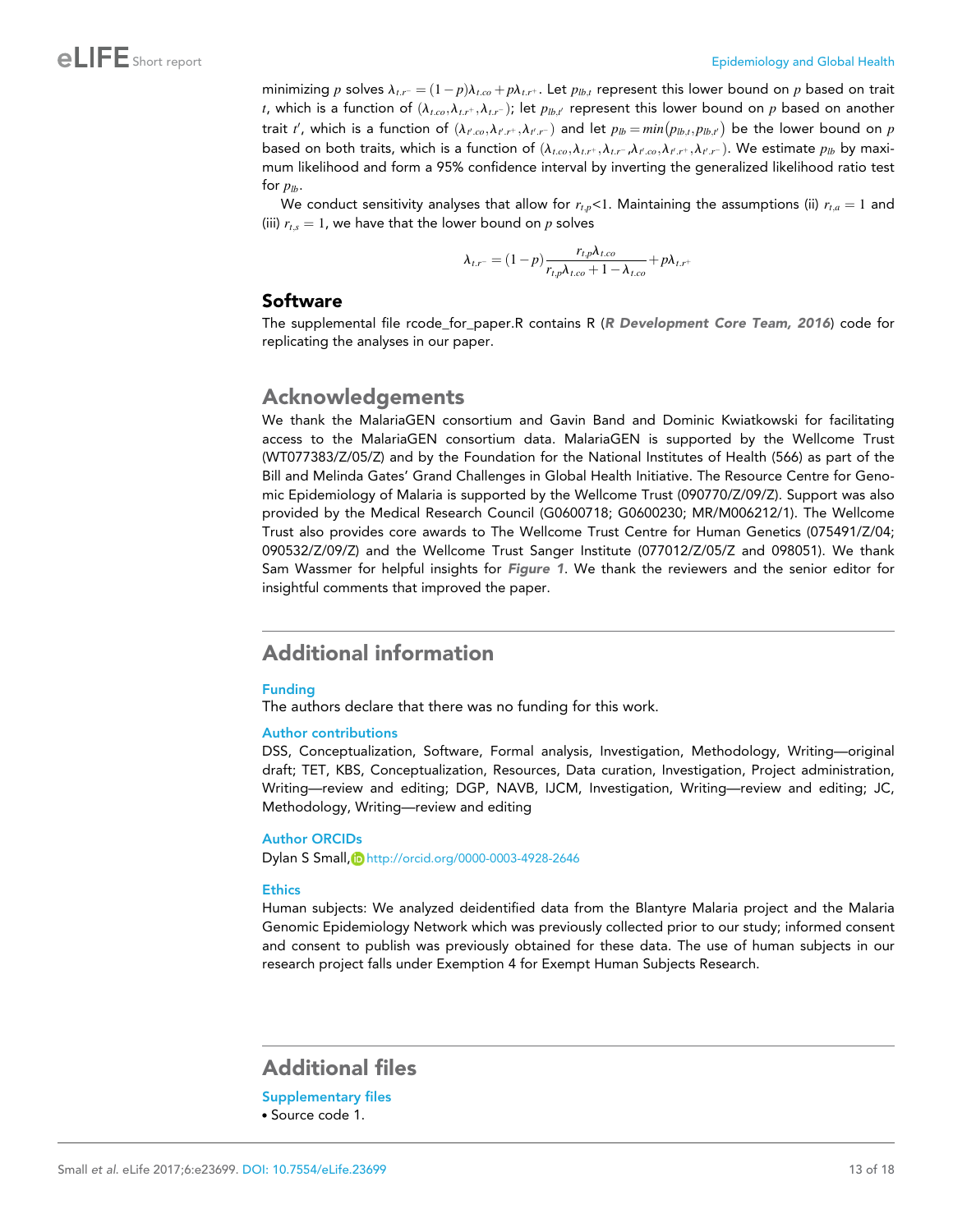#### <span id="page-13-0"></span>Major datasets

The following previously published dataset was used:

| Author(s)                                    | Year Dataset title                                        | <b>Dataset URL</b>                                                                                              | Database, license,<br>and accessibility<br>information                                                                                                                                                                               |
|----------------------------------------------|-----------------------------------------------------------|-----------------------------------------------------------------------------------------------------------------|--------------------------------------------------------------------------------------------------------------------------------------------------------------------------------------------------------------------------------------|
| Malaria Genomic<br>Epidemiology Net-<br>work | 2015 Genome-wide study of resistance<br>to severe malaria | https://www.malariagen.<br>net/data/genome-wide-<br>study-resistance-severe-<br>malaria-eleven-popula-<br>tions | Access to this data is<br>available through<br>application to the<br>MalariaGen<br>Independent Data<br>Access Committee.<br>Please see https://<br>www.malariagen.net/<br>data/terms-use/<br>human-gwas-data for<br>more information |

## References

Ackerman H, Usen S, Jallow M, Sisay-Joof F, Pinder M, Kwiatkowski DP. 2005. A comparison of case-control and family-based association methods: the example of sickle-cell and malaria. *Annals of Human Genetics* 69:559– 565. [doi: 10.1111/j.1529-8817.2005.00180.x,](http://dx.doi.org/10.1111/j.1529-8817.2005.00180.x) PMID: [16138914](http://www.ncbi.nlm.nih.gov/pubmed/16138914)

Barrera V, Hiscott PS, Craig AG, White VA, Milner DA, Beare NA, MacCormick IJ, Kamiza S, Taylor TE, Molyneux ME, Harding SP. 2015. Severity of retinopathy parallels the degree of parasite sequestration in the eyes and brains of malawian children with fatal cerebral malaria. *Journal of Infectious Diseases* 211:1977–1986. [doi: 10.](http://dx.doi.org/10.1093/infdis/jiu592) [1093/infdis/jiu592](http://dx.doi.org/10.1093/infdis/jiu592), PMID: [25351204](http://www.ncbi.nlm.nih.gov/pubmed/25351204)

Bearden D. 2012. Retinopathy in cerebral malaria: new answers, new puzzles. *Neurology* 79:1196–1197. [doi: 10.](http://dx.doi.org/10.1212/WNL.0b013e31826aad9d) [1212/WNL.0b013e31826aad9d](http://dx.doi.org/10.1212/WNL.0b013e31826aad9d), PMID: [22914837](http://www.ncbi.nlm.nih.gov/pubmed/22914837)

Beare NA, Southern C, Lochhead J, Molyneux ME, Lewallen S, Harding SP. 2002. Inter-observer concordance in grading retinopathy in cerebral malaria. *Annals of Tropical Medicine & Parasitology* 96:105–108. [doi: 10.1179/](http://dx.doi.org/10.1179/000349802125000565) [000349802125000565](http://dx.doi.org/10.1179/000349802125000565), PMID: [11989526](http://www.ncbi.nlm.nih.gov/pubmed/11989526)

Beare NA, Taylor TE, Harding SP, Lewallen S, Molyneux ME. 2006. Malarial retinopathy: a newly established diagnostic sign in severe malaria. *The American Journal of Tropical Medicine and Hygiene* 75:790–797. [doi: 10.](http://dx.doi.org/10.4269/ajtmh.2006.75.790) [4269/ajtmh.2006.75.790](http://dx.doi.org/10.4269/ajtmh.2006.75.790), PMID: [17123967](http://www.ncbi.nlm.nih.gov/pubmed/17123967)

Benichou J, Armitage P, Colton T. 1998. Attributable Risk. In: *Encyclopedia of Biostatistics*. United States: John Wiley & Sons.

Berkson J. 1946. Limitations of the application of fourfold table analysis to hospital data. *Biometrics Bulletin* 2: 47–53. [doi: 10.2307/3002000,](http://dx.doi.org/10.2307/3002000) PMID: [21001024](http://www.ncbi.nlm.nih.gov/pubmed/21001024)

Cserti CM, Dzik WH. 2007. The ABO blood group system and plasmodium falciparum malaria. *Blood* 110:2250– 2258. [doi: 10.1182/blood-2007-03-077602,](http://dx.doi.org/10.1182/blood-2007-03-077602) PMID: [17502454](http://www.ncbi.nlm.nih.gov/pubmed/17502454)

Diallo TO, Remoue F, Gaayeb L, Schacht AM, Charrier N, De Clerck D, Dompnier JP, Pillet S, Garraud O, N'Diaye AA, Riveau G. 2010. Schistosomiasis coinfection in children influences acquired immune response against Plasmodium falciparum malaria antigens. *PLoS One* 5:e12764. [doi: 10.1371/journal.pone.0012764](http://dx.doi.org/10.1371/journal.pone.0012764), PMID: [20856680](http://www.ncbi.nlm.nih.gov/pubmed/20856680)

Greenland S, Robins JM. 1988. Conceptual problems in the definition and interpretation of attributable fractions. *American Journal of Epidemiology* 128:1185–1197. [doi: 10.1093/oxfordjournals.aje.a115073,](http://dx.doi.org/10.1093/oxfordjournals.aje.a115073) PMID: [3057878](http://www.ncbi.nlm.nih.gov/pubmed/3057878)

Joshi V, Agurto C, Barriga S, Nemeth S, Soliz P, MacCormick IJ, Lewallen S, Taylor TE, Harding SP. 2017. Automated detection of malarial retinopathy in digital fundus images for improved diagnosis in malawian children with clinically defined cerebral malaria. *Scientific Reports* 7:42703. [doi: 10.1038/srep42703,](http://dx.doi.org/10.1038/srep42703) PMID: [281](http://www.ncbi.nlm.nih.gov/pubmed/28198460) [98460](http://www.ncbi.nlm.nih.gov/pubmed/28198460)

Lewallen S, Harding SP, Ajewole J, Schulenburg WE, Molyneux ME, Marsh K, Usen S, White NJ, Taylor TE. 1999. A review of the spectrum of clinical ocular fundus findings in P. falciparum malaria in African children with a proposed classification and grading system. *Transactions of the Royal Society of Tropical Medicine and Hygiene* 93:619–622. [doi: 10.1016/S0035-9203\(99\)90071-8,](http://dx.doi.org/10.1016/S0035-9203(99)90071-8) PMID: [10717749](http://www.ncbi.nlm.nih.gov/pubmed/10717749)

MacCormick IJ, Maude RJ, Beare NA, Borooah S, Glover S, Parry D, Leach S, Molyneux ME, Dhillon B, Lewallen S, Harding SP. 2015. Grading fluorescein angiograms in malarial retinopathy. *Malaria Journal* 14:367. [doi: 10.](http://dx.doi.org/10.1186/s12936-015-0897-7) [1186/s12936-015-0897-7](http://dx.doi.org/10.1186/s12936-015-0897-7), PMID: [26403288](http://www.ncbi.nlm.nih.gov/pubmed/26403288)

Malaria Genomic Epidemiology Network. 2008. A global network for investigating the genomic epidemiology of malaria. *Nature* 456:732–737. [doi: 10.1038/nature07632](http://dx.doi.org/10.1038/nature07632), PMID: [19079050](http://www.ncbi.nlm.nih.gov/pubmed/19079050)

- Mallewa M, Vallely P, Faragher B, Banda D, Klapper P, Mukaka M, Khofi H, Pensulo P, Taylor T, Molyneux M, Solomon T. 2013. Viral CNS infections in children from a malaria-endemic area of Malawi: a prospective cohort study. *The Lancet Global Health* 1:e153–e160. [doi: 10.1016/S2214-109X\(13\)70060-3,](http://dx.doi.org/10.1016/S2214-109X(13)70060-3) PMID: [24748325](http://www.ncbi.nlm.nih.gov/pubmed/24748325)
- Migot-Nabias F, Mombo LE, Luty AJ, Dubois B, Nabias R, Bisseye C, Millet P, Lu CY, Deloron P. 2000. Human genetic factors related to susceptibility to mild malaria in Gabon. *Genes and Immunity* 1:435–441. [doi: 10.](http://dx.doi.org/10.1038/sj.gene.6363703) [1038/sj.gene.6363703,](http://dx.doi.org/10.1038/sj.gene.6363703) PMID: [11196674](http://www.ncbi.nlm.nih.gov/pubmed/11196674)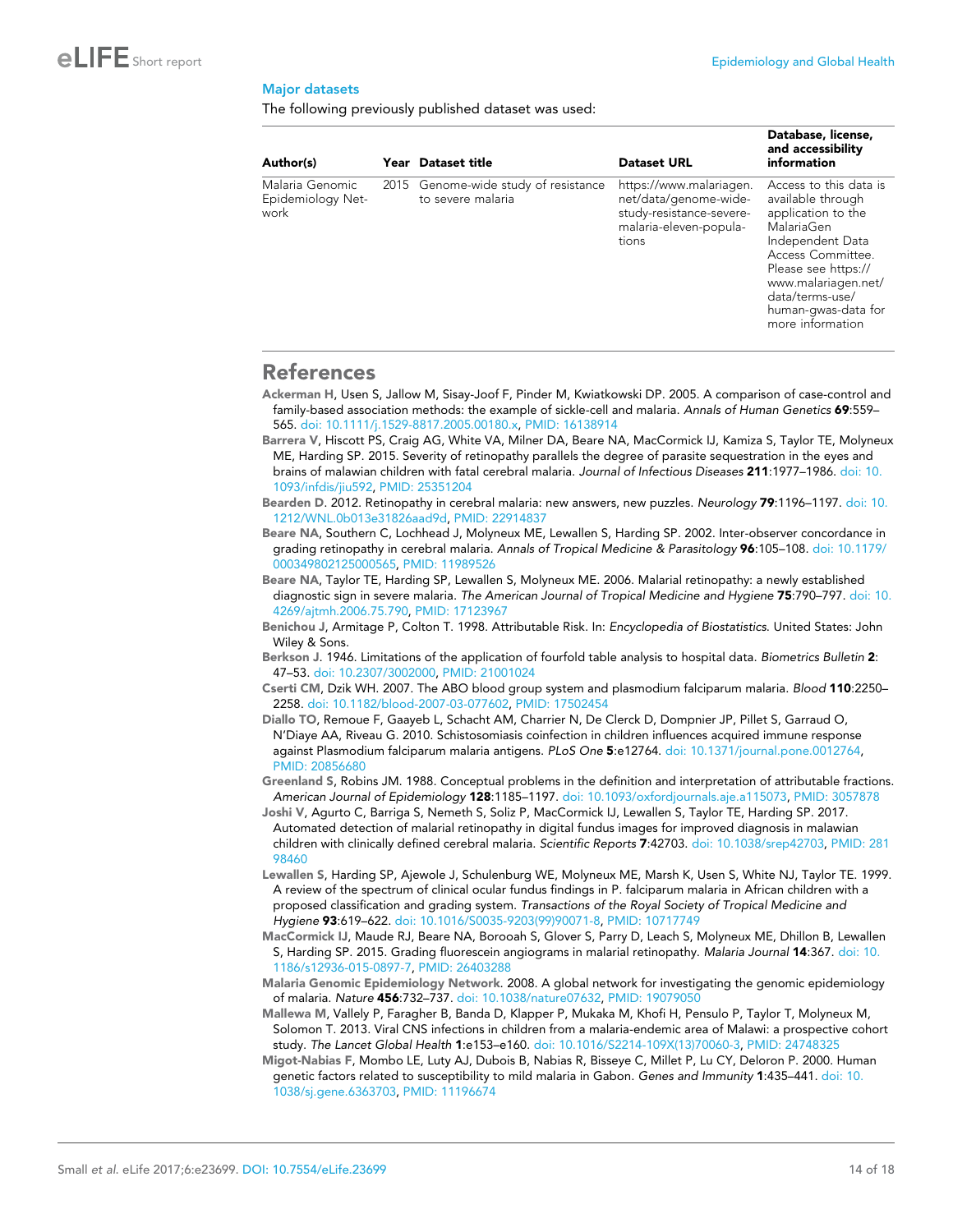- <span id="page-14-0"></span>Milner DA, Lee JJ, Frantzreb C, Whitten RO, Kamiza S, Carr RA, Pradham A, Factor RE, Playforth K, Liomba G, Dzamalala C, Seydel KB, Molyneux ME, Taylor TE. 2015. Quantitative assessment of multiorgan sequestration of parasites in fatal pediatric cerebral malaria. *Journal of Infectious Diseases* 212:1317–1321. [doi: 10.1093/](http://dx.doi.org/10.1093/infdis/jiv205) [infdis/jiv205](http://dx.doi.org/10.1093/infdis/jiv205), PMID: [25852120](http://www.ncbi.nlm.nih.gov/pubmed/25852120)
- Miura K. 2016. Progress and prospects for blood-stage malaria vaccines. *Expert Review of Vaccines* 15:765–781. [doi: 10.1586/14760584.2016.1141680,](http://dx.doi.org/10.1586/14760584.2016.1141680) PMID: [26760062](http://www.ncbi.nlm.nih.gov/pubmed/26760062)
- Modiano D, Luoni G, Sirima BS, Simporé J, Verra F, Konaté A, Rastrelli E, Olivieri A, Calissano C, Paganotti GM, D'Urbano L, Sanou I, Sawadogo A, Modiano G, Coluzzi M. 2001. Haemoglobin C protects against clinical plasmodium falciparum malaria. *Nature* 414:305–308. [doi: 10.1038/35104556,](http://dx.doi.org/10.1038/35104556) PMID: [11713529](http://www.ncbi.nlm.nih.gov/pubmed/11713529)
- Méndez D, Hernáez ML, Kamali AN, Diez A, Puyet A, Bautista JM. 2012. Differential carbonylation of cytoskeletal proteins in blood group O erythrocytes: potential role in protection against severe malaria. *Infection, Genetics and Evolution* 12:1780–1787. [doi: 10.1016/j.meegid.2012.06.013](http://dx.doi.org/10.1016/j.meegid.2012.06.013)
- Nedelman J. 1988. The prevalence of malaria in Garki, Nigeria: double sampling with a fallible expert. *Biometrics* 44:635–655. [doi: 10.2307/2531580](http://dx.doi.org/10.2307/2531580), PMID: [3060201](http://www.ncbi.nlm.nih.gov/pubmed/3060201)
- Ntoumi F, Mercereau-Puijalon O, Ossari S, Luty A, Reltien J, Georges A, Millet P. 1997. Plasmodium falciparum: sickle-cell trait is associated with higher prevalence of multiple infections in gabonese children with asymptomatic infections. *Experimental Parasitology* 87:39–46. [doi: 10.1006/expr.1997.4173](http://dx.doi.org/10.1006/expr.1997.4173), PMID: [9287956](http://www.ncbi.nlm.nih.gov/pubmed/9287956)

Obaro S, Greenwood B. 2011. Malaria and bacteraemia in African children. *The Lancet* 378:1281–1282. [doi: 10.](http://dx.doi.org/10.1016/S0140-6736(11)61146-X) [1016/S0140-6736\(11\)61146-X](http://dx.doi.org/10.1016/S0140-6736(11)61146-X)

Postels DG, Birbeck GL. 2011. Children with retinopathy-negative cerebral malaria: a pathophysiologic puzzle. *The Pediatric Infectious Disease Journal* 30:953–956. [doi: 10.1097/INF.0b013e3182271c69,](http://dx.doi.org/10.1097/INF.0b013e3182271c69) PMID: [21694660](http://www.ncbi.nlm.nih.gov/pubmed/21694660)

R Development Core Team. 2016. *R: A Language and Environment for Statistical Computing*. Vienna , Austria: R Foundation for Statistical Computing.

- Rice JA. 2007. *Mathematical Statistics and Data Analysis Vol. 72*, 3rd edn. Belmont, CA, United States: Duxbury Press.
- Malaria Genomic Epidemiology Network. 2014. Reappraisal of known malaria resistance loci in a large multicenter study. *Nature Genetics* 46:1197–1204. [doi: 10.1038/ng.3107,](http://dx.doi.org/10.1038/ng.3107) PMID: [25261933](http://www.ncbi.nlm.nih.gov/pubmed/25261933)
- Rosenbaum PR. 1987. The role of a second control group in an observational study. *Statistical Science* 2:292– 306. [doi: 10.1214/ss/1177013232](http://dx.doi.org/10.1214/ss/1177013232)
- Rosenbaum P. 2002. *Observational Studies*, 2nd edn. New York: Springer-Verlag. [doi: 10.1007/978-1-4757-3692-](http://dx.doi.org/10.1007/978-1-4757-3692-2)  $\overline{2}$  $\overline{2}$  $\overline{2}$
- Rothman KJ. 1976. Causes. *American Journal of Epidemiology* 104:587–592. [doi: 10.1093/oxfordjournals.aje.](http://dx.doi.org/10.1093/oxfordjournals.aje.a112335) [a112335,](http://dx.doi.org/10.1093/oxfordjournals.aje.a112335) PMID: [998606](http://www.ncbi.nlm.nih.gov/pubmed/998606)
- Rowe JA, Handel IG, Thera MA, Deans AM, Lyke KE, Koné A, Diallo DA, Raza A, Kai O, Marsh K, Plowe CV, Doumbo OK, Moulds JM. 2007. Blood group O protects against severe plasmodium falciparum malaria through the mechanism of reduced rosetting. *PNAS* 104:17471–17476. [doi: 10.1073/pnas.0705390104](http://dx.doi.org/10.1073/pnas.0705390104), PMID: [17959777](http://www.ncbi.nlm.nih.gov/pubmed/17959777)
- Scott JA, Berkley JA, Mwangi I, Ochola L, Uyoga S, Macharia A, Ndila C, Lowe BS, Mwarumba S, Bauni E, Marsh K, Williams TN. 2011. Relation between falciparum malaria and bacteraemia in kenyan children: a populationbased, case-control study and a longitudinal study. *The Lancet* 378:1316–1323. [doi: 10.1016/S0140-6736\(11\)](http://dx.doi.org/10.1016/S0140-6736(11)60888-X) [60888-X](http://dx.doi.org/10.1016/S0140-6736(11)60888-X), PMID: [21903251](http://www.ncbi.nlm.nih.gov/pubmed/21903251)
- Seydel KB, Fox LL, Glover SJ, Reeves MJ, Pensulo P, Muiruri A, Mpakiza A, Molyneux ME, Taylor TE. 2012. Plasma concentrations of parasite histidine-rich protein 2 distinguish between retinopathy-positive and retinopathy-negative cerebral malaria in malawian children. *Journal of Infectious Diseases* 206:309–318. [doi: 10.1093/infdis/jis371](http://dx.doi.org/10.1093/infdis/jis371), PMID: [22634877](http://www.ncbi.nlm.nih.gov/pubmed/22634877)
- Seydel KB, Kampondeni SD, Valim C, Potchen MJ, Milner DA, Muwalo FW, Birbeck GL, Bradley WG, Fox LL, Glover SJ, Hammond CA, Heyderman RS, Chilingulo CA, Molyneux ME, Taylor TE. 2015. Brain swelling and death in children with cerebral malaria. *New England Journal of Medicine* 372:1126–1137. [doi: 10.1056/](http://dx.doi.org/10.1056/NEJMoa1400116) [NEJMoa1400116](http://dx.doi.org/10.1056/NEJMoa1400116), PMID: [25785970](http://www.ncbi.nlm.nih.gov/pubmed/25785970)
- Smith GD, Ebrahim S. 2003. 'Mendelian randomization': can genetic epidemiology contribute to understanding environmental determinants of disease? *International Journal of Epidemiology* 32:1–22. [doi: 10.1093/ije/](http://dx.doi.org/10.1093/ije/dyg070) [dyg070](http://dx.doi.org/10.1093/ije/dyg070), PMID: [12689998](http://www.ncbi.nlm.nih.gov/pubmed/12689998)
- Smith TA. 2007. Measures of clinical malaria in field trials of interventions against plasmodium falciparum. *Malaria Journal* 6:53. [doi: 10.1186/1475-2875-6-53,](http://dx.doi.org/10.1186/1475-2875-6-53) PMID: [17475000](http://www.ncbi.nlm.nih.gov/pubmed/17475000)
- Taylor TE, Fu WJ, Carr RA, Whitten RO, Mueller JS, Fosiko NG, Lewallen S, Liomba NG, Molyneux ME, Mueller JG. 2004. Differentiating the pathologies of cerebral malaria by postmortem parasite counts. *Nature Medicine* 10:143–145. [doi: 10.1038/nm986,](http://dx.doi.org/10.1038/nm986) PMID: [14745442](http://www.ncbi.nlm.nih.gov/pubmed/14745442)
- Taylor SM, Parobek CM, Fairhurst RM. 2012. Haemoglobinopathies and the clinical epidemiology of malaria: a systematic review and meta-analysis. *The Lancet Infectious Diseases* 12:457–468. [doi: 10.1016/S1473-3099\(12\)](http://dx.doi.org/10.1016/S1473-3099(12)70055-5) [70055-5](http://dx.doi.org/10.1016/S1473-3099(12)70055-5), PMID: [22445352](http://www.ncbi.nlm.nih.gov/pubmed/22445352)
- Uneke CJ. 2007. Plasmodium falciparum malaria and ABO blood group: is there any relationship? *Parasitology Research* 100:759–765. [doi: 10.1007/s00436-006-0342-5](http://dx.doi.org/10.1007/s00436-006-0342-5), PMID: [17047997](http://www.ncbi.nlm.nih.gov/pubmed/17047997)
- WHO. 2000. Severe falciparum malaria. *Transactions of the Royal Society of Tropical Medicine and Hygiene* 94: 1–90. [doi: 10.1016/S0035-9203\(00\)90300-6](http://dx.doi.org/10.1016/S0035-9203(00)90300-6)
- WHO. 2014. Severe malaria. *Tropical Medicine & International Health* 19:7–131. [doi: 10.1111/tmi.12313\\_2](http://dx.doi.org/10.1111/tmi.12313_2), PMID: [25214480](http://www.ncbi.nlm.nih.gov/pubmed/25214480)

WHO. 2015. *World Malaria Report 2015*. 243. ISBN: 978 92 4 1564403.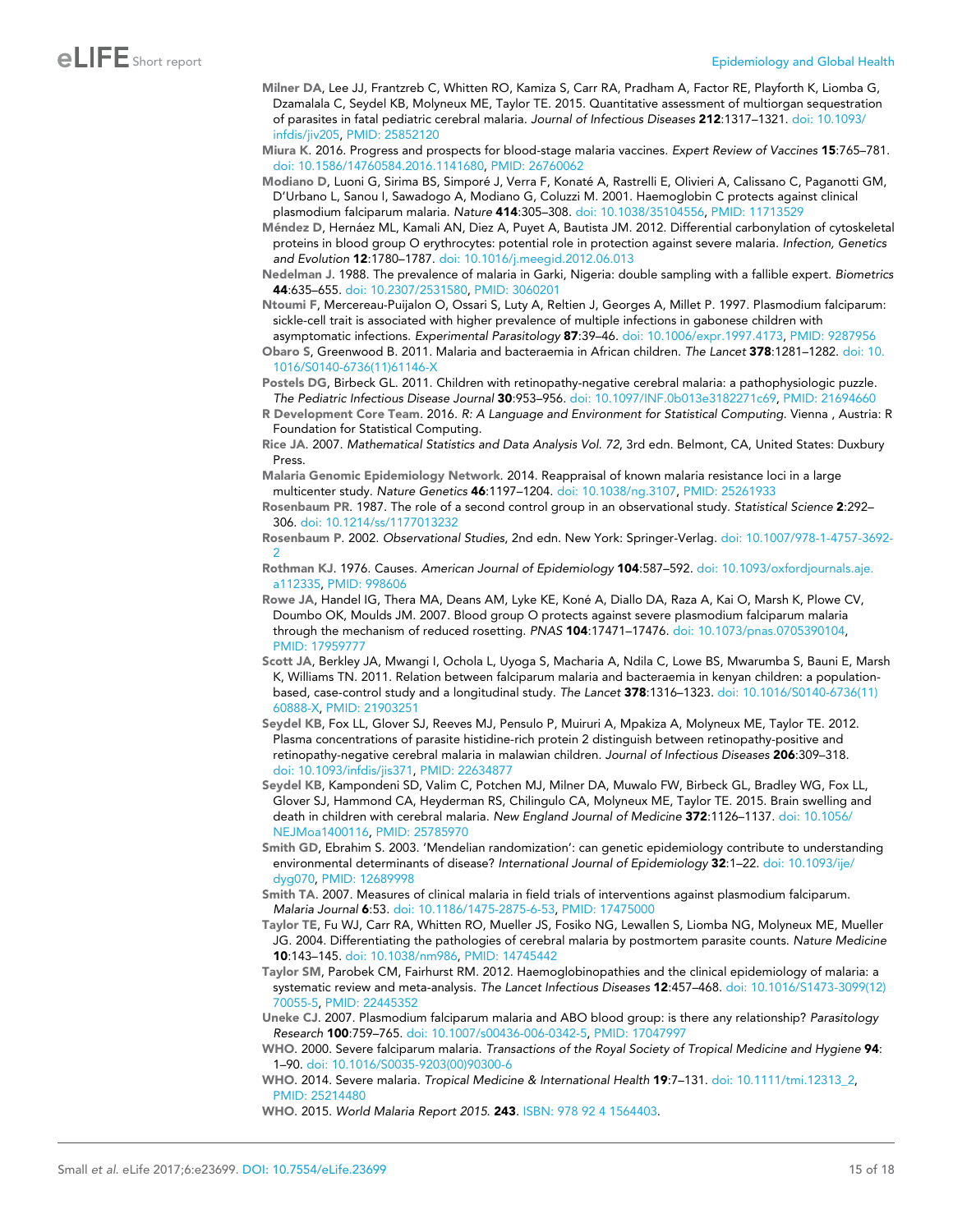- <span id="page-15-0"></span>Westreich D. 2012. Berkson's bias, selection bias, and missing data. *Epidemiology* 23:159–164. [doi: 10.1097/](http://dx.doi.org/10.1097/EDE.0b013e31823b6296) [EDE.0b013e31823b6296](http://dx.doi.org/10.1097/EDE.0b013e31823b6296), PMID: [22081062](http://www.ncbi.nlm.nih.gov/pubmed/22081062)
- Willcox M, Björkman A, Brohult J, Pehrson PO, Rombo L, Bengtsson E. 1983. A case-control study in Northern Liberia of plasmodium falciparum malaria in haemoglobin S and beta-thalassaemia traits. *Annals of Tropical Medicine & Parasitology* 77:239–246. [doi: 10.1080/00034983.1983.11811704](http://dx.doi.org/10.1080/00034983.1983.11811704), PMID: [6354114](http://www.ncbi.nlm.nih.gov/pubmed/6354114)
- Williams TN, Mwangi TW, Wambua S, Alexander ND, Kortok M, Snow RW, Marsh K. 2005. Sickle cell trait and the risk of plasmodium falciparum malaria and other childhood diseases. *The Journal of Infectious Diseases* 192:178–186. [doi: 10.1086/430744,](http://dx.doi.org/10.1086/430744) PMID: [15942909](http://www.ncbi.nlm.nih.gov/pubmed/15942909)
- Wilson EB. 1927. Probable Inference, the law of Succession, and statistical inference. *Journal of the American Statistical Association* 22:209–212. [doi: 10.1080/01621459.1927.10502953](http://dx.doi.org/10.1080/01621459.1927.10502953)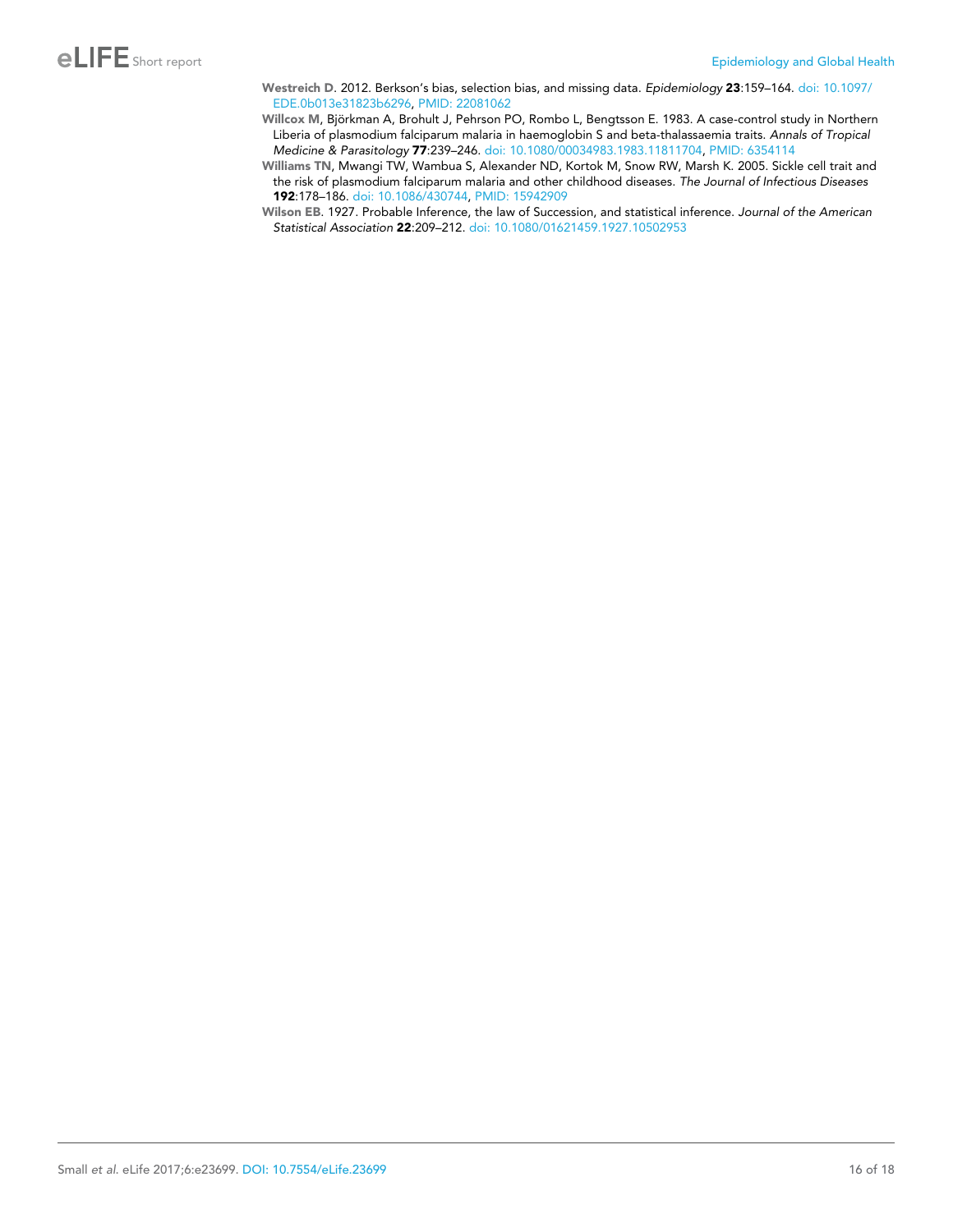# Appendix 1

# Supplemental results

## Sample sizes and missing data proportions

Appendix 1-table 1 shows the sample sizes of the Ret+ CM, Ret- CM, non-malaria hospital controls and community controls. Appendix 1—table 2 shows the proportion of missing data on the genetic traits for each of these four groups. Appendix 1-table 3 shows the proportion of missing data on the demographic and clinical variables for the Ret+ CM, Ret-CM and non-malaria hospital control groups.

#### Appendix 1—table 1. Sample sizes.

|                       | Retinopathy-<br>positive CM  | Retinopathy-<br>negative CM | Non-malaria hospital<br>controls | Community<br>controls |
|-----------------------|------------------------------|-----------------------------|----------------------------------|-----------------------|
| Sample<br><b>Size</b> | 438                          | 288                         | 204                              | 3704                  |
|                       | DOI: 10.7554/eLife.23699.008 |                             |                                  |                       |

Appendix 1-table 2. Missing data proportions for genetic traits.

|                       | Retinopathy-<br>positive CM | Retinopathy-<br>negative CM | Non-malaria hospital<br>controls | <b>Community</b><br>controls |
|-----------------------|-----------------------------|-----------------------------|----------------------------------|------------------------------|
| Sickle Cell<br>Trait  | .002                        |                             | .054                             | .010                         |
| <b>Blood</b><br>Group | .011                        | .003                        | .025                             | .043                         |
|                       | DOL. 107EEMLL1:1.20200000   |                             |                                  |                              |

[DOI: 10.7554/eLife.23699.009](http://dx.doi.org/10.7554/eLife.23699.009Appendix%201&x2014;table%202.Missing%20data%20proportions%20for%20genetic%20traits.%2010.7554/eLife.23699.009Retinopathy-positive%20CMRetinopathy-negative%20CMNon-malaria%20hospital%20controlsCommunity%20controlsSickle%20Cell%20Trait.0020.054.010Blood%20Group.011.003.025.043)

#### Appendix 1-table 3. Missing data proportions for demographic and clinical variables.

|                                                      | <b>Retinopathy-</b><br>positive CM | <b>Retinopathy-</b><br>negative CM | Non-malaria hospital<br>controls |
|------------------------------------------------------|------------------------------------|------------------------------------|----------------------------------|
| Female                                               | .018                               | .021                               | .005                             |
| Age (months)                                         | $\overline{0}$                     | $\Omega$                           | .005                             |
| Mid-upper arm circumference<br>(cm)                  | .016                               | .014                               | .054                             |
| Weight (kg)                                          | $\overline{0}$                     | $\overline{0}$                     | $\Omega$                         |
| Height (cm)                                          | .009                               | .024                               | .034                             |
| Temperature (°C)                                     | $\Omega$                           | $\Omega$                           | $\Omega$                         |
| Pulse rate - beats/minute                            | .002                               | $\overline{0}$                     | .010                             |
| Respiratory rate - breaths/<br>minute                | $\overline{0}$                     | $\overline{0}$                     | .005                             |
| Liver size – cm below costal<br>margin               | .009                               | .024                               | .010                             |
| Spleen size - cm below costal<br>margin              | .005                               | .014                               | .010                             |
| Deep breathing                                       | .007                               | .021                               | $\Omega$                         |
| <b>Blantyre Coma Score:</b>                          | $\Omega$                           | $\Omega$                           | $\Omega$                         |
| CSF opening pressure – mm of<br>water                | .420                               | .330                               | .623                             |
| Hematocrit - %                                       | .009                               | .024                               | .034                             |
| <b>Platelets</b>                                     | .153                               | .160                               | .132                             |
| Malaria parasitemia – para-<br>sites/mm <sup>3</sup> | .039                               | .042                               | .025                             |
| Annopolis 1 table 2 continued on nost page           |                                    |                                    |                                  |

Appendix 1—table 3 continued on next page